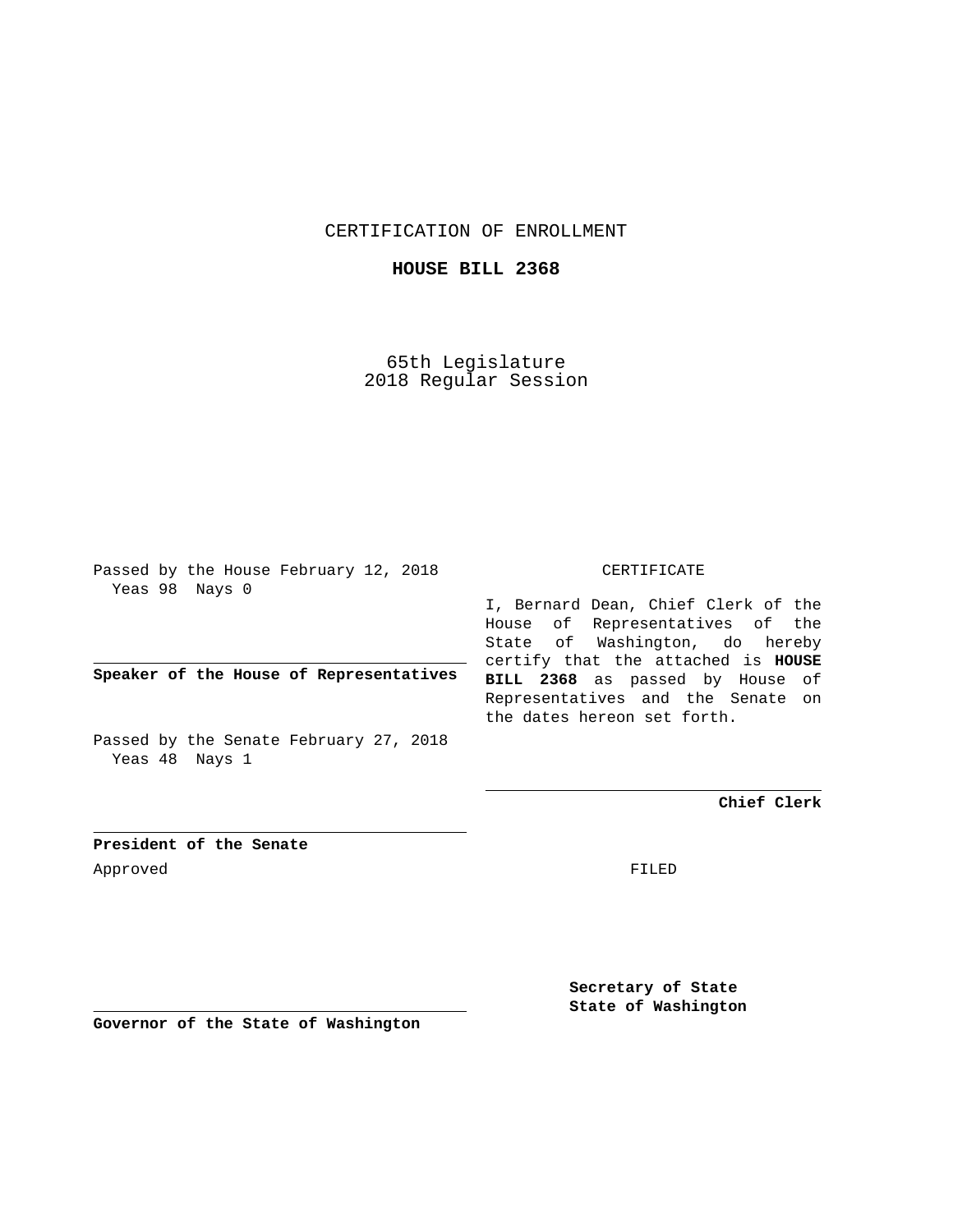## **HOUSE BILL 2368**

Passed Legislature - 2018 Regular Session

**State of Washington 65th Legislature 2018 Regular Session**

**By** Representatives Goodman, Rodne, Sawyer, Haler, and Appleton; by request of Statute Law Committee

Prefiled 01/03/18. Read first time 01/08/18. Referred to Committee on Judiciary.

 AN ACT Relating to making technical corrections and removing obsolete language from the Revised Code of Washington pursuant to RCW 1.08.025; amending RCW 1.20.051, 6.23.120, 6.27.060, 9A.56.130, 11.02.005, 13.40.193, 15.24.100, 26.50.070, 43.43.823, 46.55.080, and 90.56.335; reenacting RCW 43.21B.005 and 51.32.095; creating a new section; repealing RCW 82.04.4483; and providing an expiration date.

BE IT ENACTED BY THE LEGISLATURE OF THE STATE OF WASHINGTON:

 NEW SECTION. **Sec. 1.** RCW 1.08.025 directs the code reviser, with the approval of the statute law committee, to prepare legislation for submission to the legislature "concerning deficiencies, conflicts, or obsolete provisions" in statutes. This act makes technical, nonsubstantive amendments as follows:

 (1) Section 2 of this act amends RCW 1.20.051 to conform the start and end dates of daylight saving time to the dates in federal 15 law, 15 U.S.C. Sec. 260a.

 (2) Section 3 of this act is intended to correct an apparent error in RCW 6.23.120. The legislature apparently intended to refer to one hundred twenty percent of the redemption amount, rather than one hundred twenty percent greater than the redemption amount. *P.H.T.S., LLC v. Vantage Capital, LLC*, 186 Wn. App. 281, 289 n.8, 345 21 P.3d 20, 24 (2015).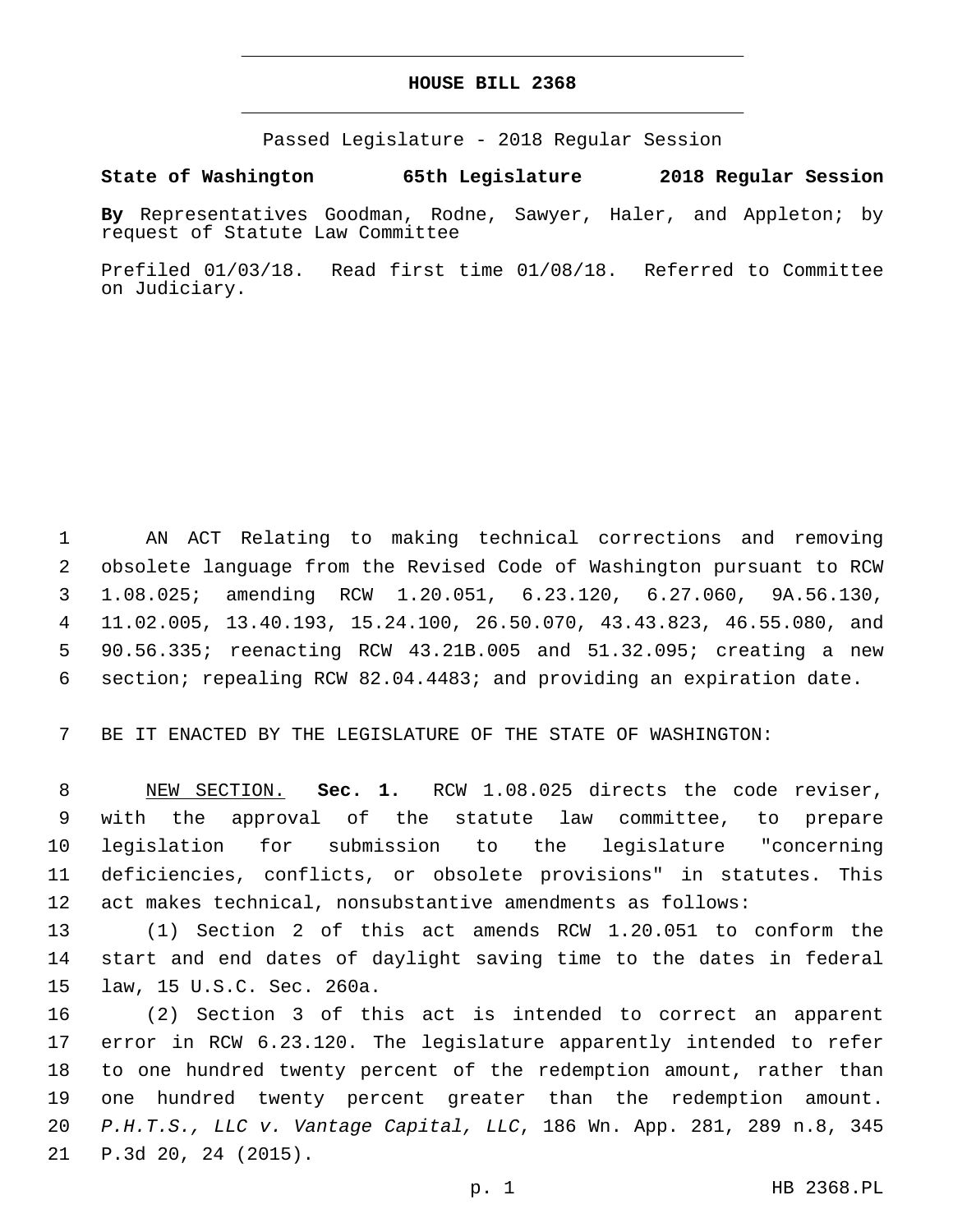(3) Section 4 of this act is intended to correct an apparent error in RCW 6.27.060. The section contains a cross-reference to the fee schedule in RCW 36.18.020, when the actual fee is found in RCW 36.18.016(6).4

 (4) Section 5 of this act amends RCW 9A.56.130 to reflect multiple changes in subsection numbering of a cross-referenced 7 section.

 (5) Section 6 of this act is intended to correct an apparent error in RCW 11.02.005(10). One sentence in the subsection is repeated in nearly identical form in the same subsection.

 (6) Section 7 of this act amends RCW 13.40.193 to reflect a change in subsection numbering of a cross-referenced section.

 (7) Section 8 of this act is intended to correct an apparent error in RCW 15.24.100. Section 8, chapter 15, Laws of 2016 sp. sess. removed the language authorizing an assessment in RCW 15.24.100. The assessment referred to appears to be the assessment authorized in RCW 17 15.24.090.

 (8) Section 9 of this act clarifies language in RCW 26.50.070(4) by consistently using the term "ex parte temporary order" throughout 20 the subsection.

 (9) Section 10 of this act merges a double amendment created when section 39, chapter 7, Laws of 2010 1st sp. sess. amended RCW 43.21B.005 without reference to the amendments made by section 4, 24 chapter 210, Laws of 2010.

 (10) Section 11 of this act is intended to correct an apparent error in RCW 43.43.823(5). RCW 9.41.114 provides a five-day deadline for firearms dealers to report certain information, but the informational form in RCW 43.43.823(5) states that the deadline is 29 two days.

 (11) Section 12 of this act amends RCW 46.55.080 to reflect a change in subsection numbering of a cross-referenced section.

 (12) Section 13 of this act is intended to remove doubt as to the validity of portions of RCW 51.32.095. Section 3, chapter 137, Laws of 2015 repealed the expiration date of 2013 and 2011 amendments to RCW 51.32.095, but allowed 2007 amendments to the section to expire 36 on June 30, 2016.

 (13) Section 14 of this act repeals RCW 82.04.4483, which was previously repealed by section 504, chapter 323, Laws of 2017 without cognizance of technical amendments made by section 19, chapter 135, 40 Laws of 2017.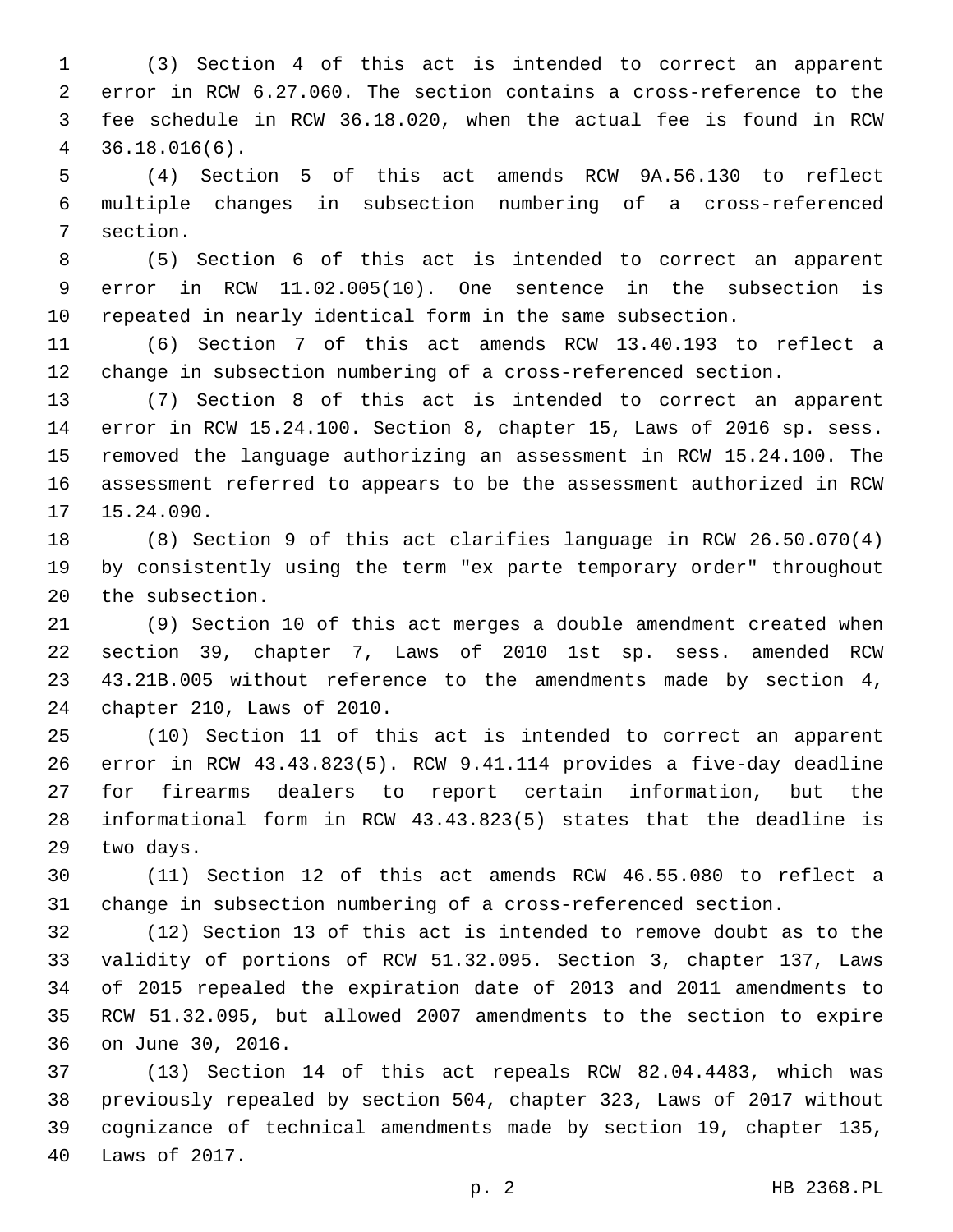(14) Section 15 of this act is intended to clarify the expiration date of RCW 90.56.335. Section 950, chapter 36, Laws of 2016 sp. sess. (the supplemental omnibus appropriations act) amended RCW 90.56.335 without cognizance of the section's expiration date.

 **Sec. 2.** RCW 1.20.051 and 1963 c 14 s 1 are each amended to read as follows:6

7 At two o'clock antemeridian Pacific Standard Time of the ((<del>last</del>)) 8 second Sunday in ((April)) March each year the time of the state of Washington shall be advanced one hour, and at two o'clock 10 antemeridian Pacific Standard Time of the ((<del>last</del>)) first Sunday in 11 ((October)) November in each year the time of the state of Washington shall, by the retarding of one hour, be returned to Pacific Standard 13 Time.

 **Sec. 3.** RCW 6.23.120 and 1987 c 442 s 712 are each amended to 15 read as follows:

 (1) Except as provided in subsection (4) of this section, during the period of redemption for any property that a person would be entitled to claim as a homestead, any licensed real estate broker within the county in which the property is located may nonexclusively list the property for sale whether or not there is a listing contract. If the property is not redeemed by the judgment debtor and a sheriff's deed is issued under RCW 6.21.120, then the property owner shall accept the highest current qualifying offer upon tender of full cash payment within two banking days after notice of the pending acceptance is received by the offeror. If timely tender is not made, such offer shall no longer be deemed to be current and the opportunity shall pass to the next highest current qualifying offer, if any. Notice of pending acceptance shall be given for the first highest current qualifying offer within five days after delivery of the sheriff's deed under RCW 6.21.120 and for each subsequent highest current qualifying offer within five days after the offer becoming the highest current qualifying offer. An offer is qualifying if the offer is made during the redemption period through a licensed real estate broker listing the property and is at least equal to the sum 35 of: (a) One hundred twenty percent ((greater than)) of the redemption amount determined under RCW 6.23.020 and (b) the normal commission of the real estate broker or agent handling the offer.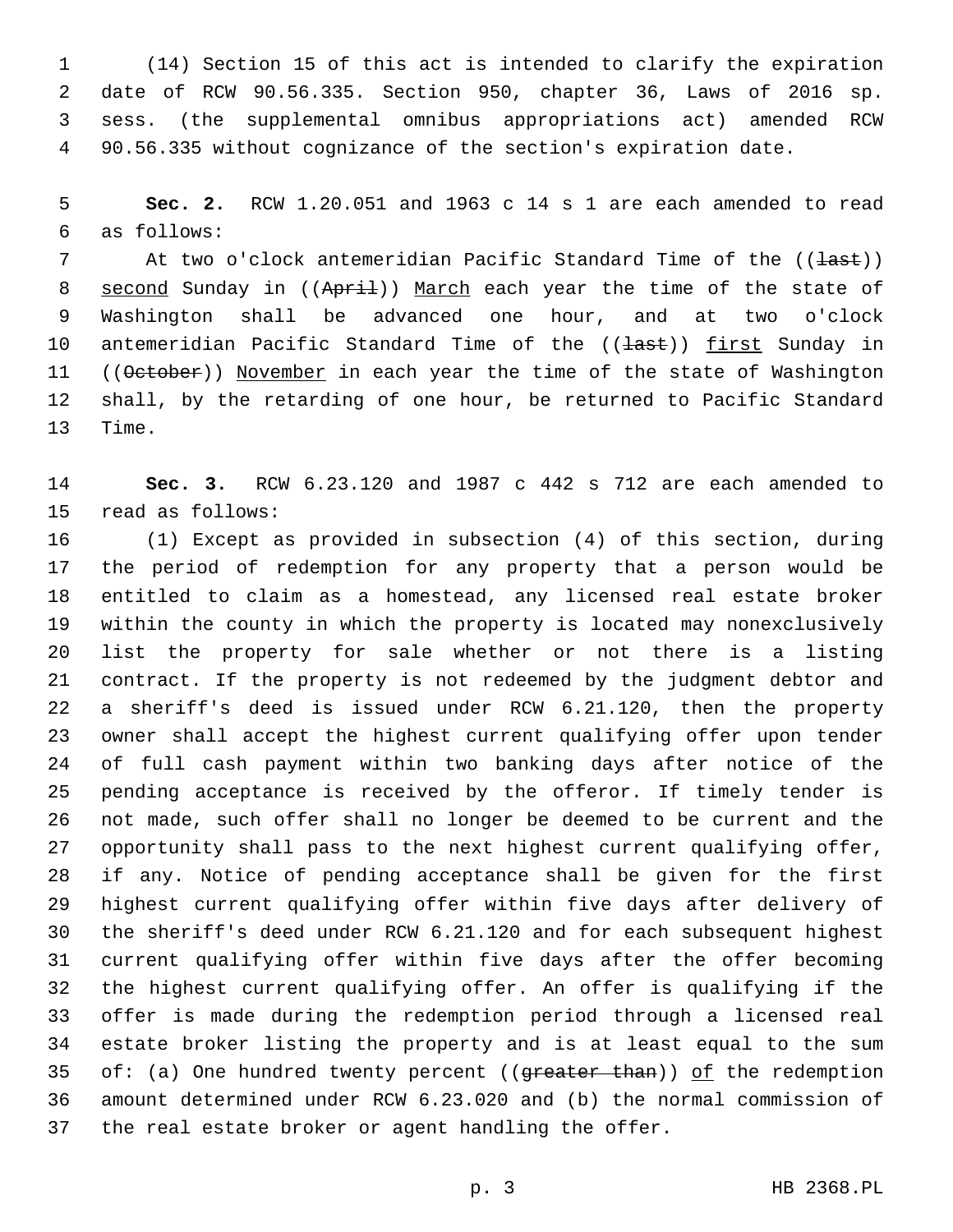(2) The proceeds shall be divided at the time of closing with: (a) One hundred twenty percent of the redemption amount determined under RCW 6.23.020 paid to the property owner, (b) the real estate broker's or agent's normal commission paid, and (c) any excess paid 5 to the judgment debtor.

 (3) Notice, tender, payment, and closing shall be made through the real estate broker or agent handling the offer.

 (4) This section shall not apply to mortgage or deed of trust 9 foreclosures under chapter 61.12 or 61.24 RCW.

 **Sec. 4.** RCW 6.27.060 and 2003 c 222 s 17 are each amended to 11 read as follows:

 The judgment creditor as the plaintiff or someone in the judgment creditor's behalf shall apply for a writ of garnishment by affidavit, stating the following facts: (1) The plaintiff has a judgment wholly 15 or partially unsatisfied in the court from which the writ is sought; (2) the amount alleged to be due under that judgment; (3) the plaintiff has reason to believe, and does believe that the garnishee, stating the garnishee's name and residence or place of business, is indebted to the defendant in amounts exceeding those exempted from garnishment by any state or federal law, or that the garnishee has possession or control of personal property or effects belonging to the defendant which are not exempted from garnishment by any state or federal law; and (4) whether or not the garnishee is the employer of 24 the judgment debtor.

 The judgment creditor shall pay to the clerk of the superior 26 court the fee provided by RCW ((<del>36.18.020</del>)) 36.18.016(6), or to the clerk of the district court the fee provided by RCW 3.62.060.

 **Sec. 5.** RCW 9A.56.130 and 2002 c 47 s 2 are each amended to read as follows:29

 (1) A person is guilty of extortion in the second degree if he or she commits extortion by means of a wrongful threat as defined in RCW 32 9A.04.110( $(\frac{25}{128})$  (d) through (j).

 (2) In any prosecution under this section based on a threat to accuse any person of a crime or cause criminal charges to be instituted against any person, it is a defense that the actor reasonably believed the threatened criminal charge to be true and that his or her sole purpose was to compel or induce the person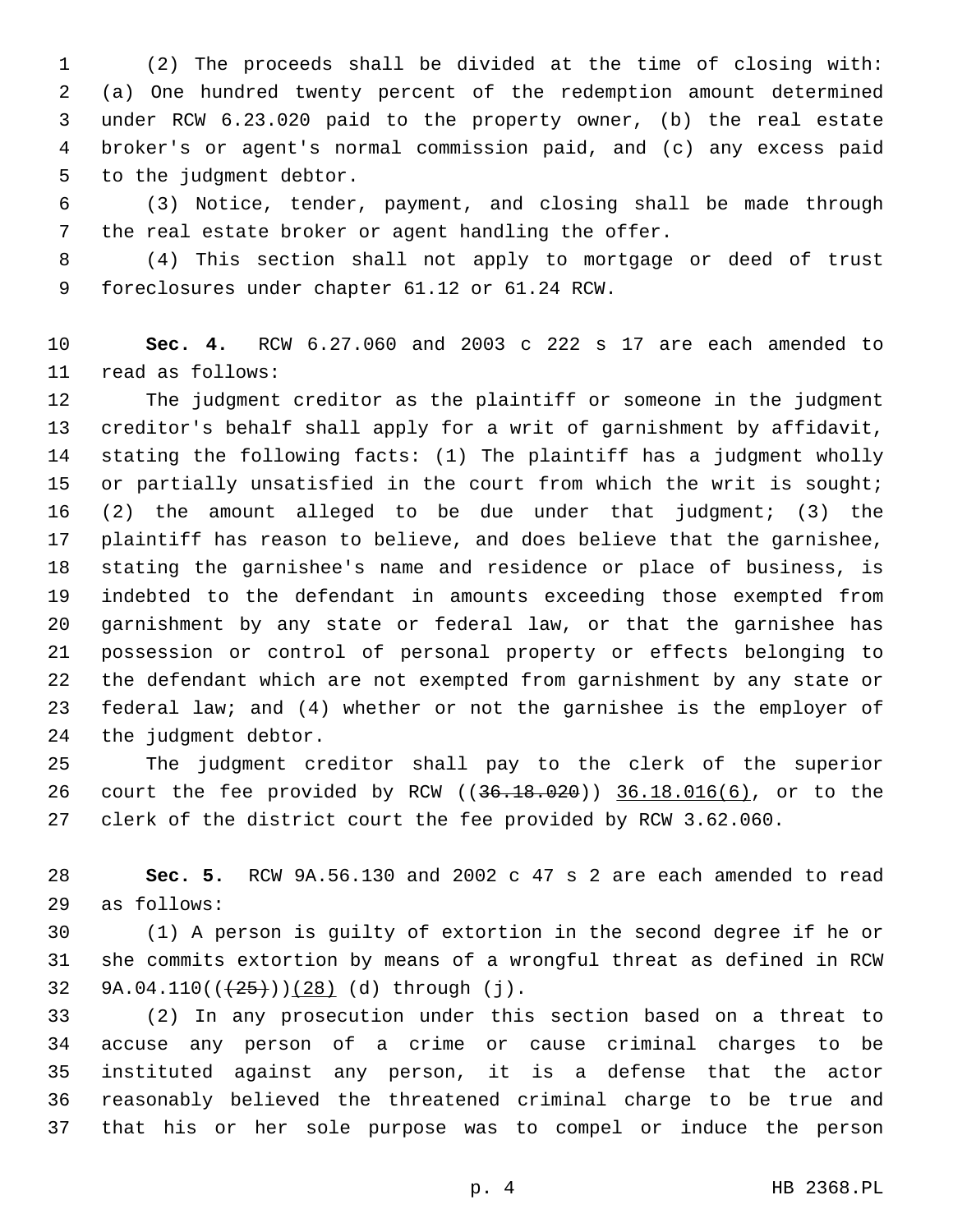threatened to take reasonable action to make good the wrong which was 2 the subject of such threatened criminal charge.

(3) Extortion in the second degree is a class C felony.

 **Sec. 6.** RCW 11.02.005 and 2014 c 58 s 18 are each amended to 5 read as follows:

 When used in this title, unless otherwise required from the 7 context:

 (1) "Administrator" means a personal representative of the estate of a decedent and the term may be used in lieu of "personal 10 representative" wherever required by context.

 (2) "Codicil" means a will that modifies or partially revokes an existing earlier will. A codicil need not refer to or be attached to 13 the earlier will.

 (3) "Degree of kinship" means the degree of kinship as computed according to the rules of the civil law; that is, by counting upward from the intestate to the nearest common ancestor and then downward to the relative, the degree of kinship being the sum of these two 18 counts.

 (4) "Executor" means a personal representative of the estate of a decedent appointed by will and the term may be used in lieu of "personal representative" wherever required by context.

 (5) "Guardian" or "limited guardian" means a personal representative of the person or estate of an incompetent or disabled person as defined in RCW 11.88.010 and the term may be used in lieu of "personal representative" wherever required by context.

 (6) "Heirs" denotes those persons, including the surviving spouse or surviving domestic partner, who are entitled under the statutes of intestate succession to the real and personal property of a decedent 29 on the decedent's death intestate.

 (7) "Internal revenue code" means the United States internal revenue code of 1986, as amended or renumbered as of January 1, 2001.

 (8) "Issue" means all the lineal descendants of an individual. An adopted individual is a lineal descendant of each of his or her adoptive parents and of all individuals with regard to which each adoptive parent is a lineal descendant. A child conceived prior to the death of a parent but born after the death of the deceased parent is considered to be the surviving issue of the deceased parent for 38 purposes of this title.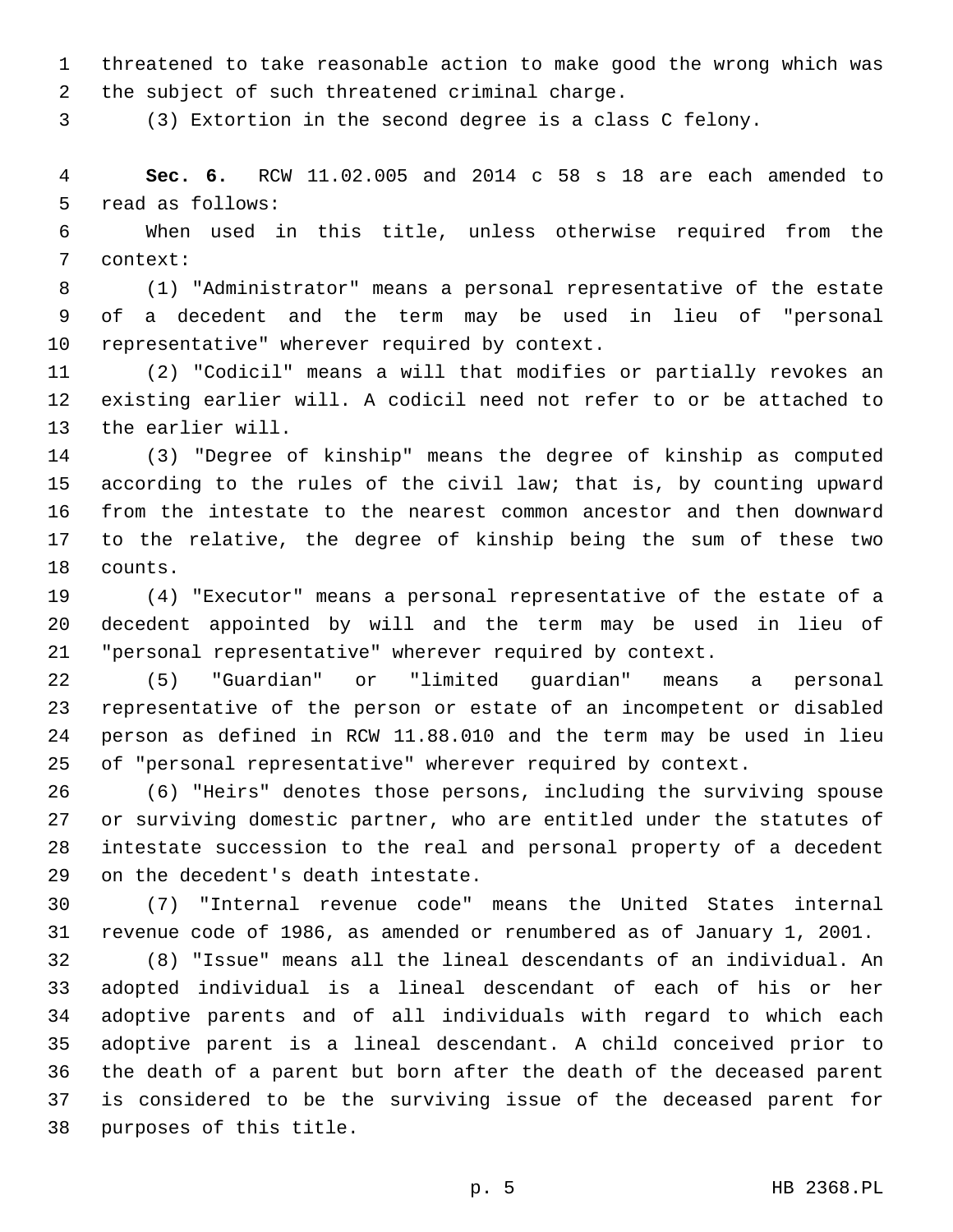(9) "Net estate" refers to the real and personal property of a decedent exclusive of homestead rights, exempt property, the family allowance and enforceable claims against, and debts of, the deceased 4 or the estate.

 (10) "Nonprobate asset" means those rights and interests of a person having beneficial ownership of an asset that pass on the person's death under a written instrument or arrangement other than the person's will. "Nonprobate asset" includes, but is not limited to, a right or interest passing under a joint tenancy with right of survivorship, joint bank account with right of survivorship, transfer on death deed, payable on death or trust bank account, transfer on death security or security account, deed or conveyance if possession has been postponed until the death of the person, trust of which the person is grantor and that becomes effective or irrevocable only upon the person's death, community property agreement, individual retirement account or bond, or note or other contract the payment or performance of which is affected by the death of the person. "Nonprobate asset" does not include: A payable-on-death provision of a life insurance policy, annuity, or other similar contract, or of an employee benefit plan; a right or interest passing by descent and distribution under chapter 11.04 RCW; a right or interest if, before death, the person has irrevocably transferred the right or interest, the person has waived the power to transfer it or, in the case of contractual arrangement, the person has waived the unilateral right to rescind or modify the arrangement; or a right or interest held by the person solely in a fiduciary capacity. For the definition of "nonprobate asset" relating to revocation of a provision for a former spouse upon dissolution of marriage or declaration of invalidity of 29 marriage, RCW 11.07.010(5) applies. ((For the definition of "nonprobate asset" relating to revocation of a provision for a former spouse upon dissolution of marriage or declaration of invalidity of 32 marriage, see RCW 11.07.010(5).) For the definition of "nonprobate asset" relating to testamentary disposition of nonprobate assets, see 34 RCW 11.11.010(7).

 (11) "Personal representative" includes executor, administrator, special administrator, and guardian or limited guardian and special 37 representative.

 (12) "Real estate" includes, except as otherwise specifically provided herein, all lands, tenements, and hereditaments, and all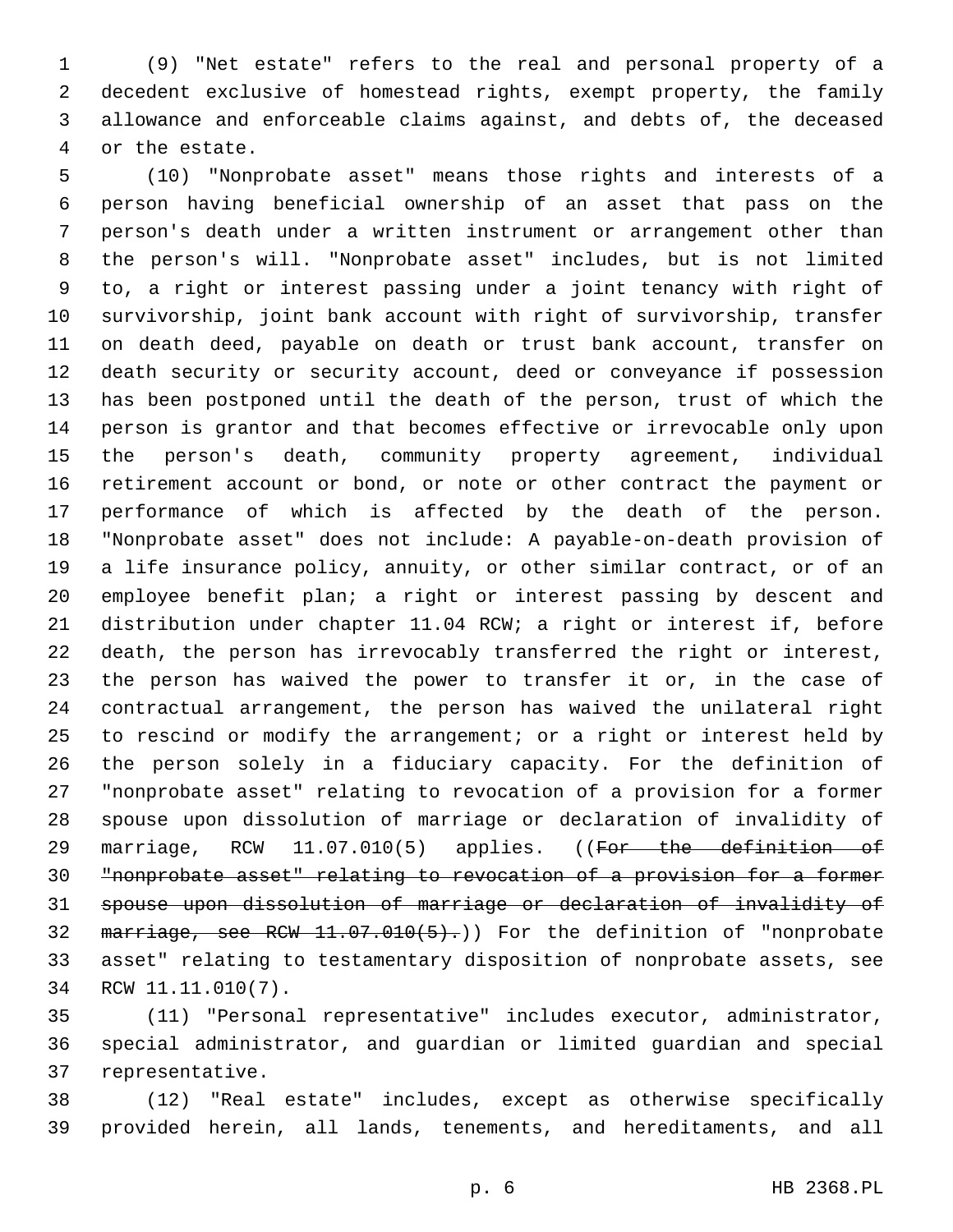rights thereto, and all interest therein possessed and claimed in fee 2 simple, or for the life of a third person.

 (13) "Representation" refers to a method of determining distribution in which the takers are in unequal degrees of kinship with respect to a decedent, and is accomplished as follows: After first determining who, of those entitled to share in the estate, are in the nearest degree of kinship, the estate is divided into equal shares, the number of shares being the sum of the number of persons who survive the decedent who are in the nearest degree of kinship and the number of persons in the same degree of kinship who died before the decedent but who left issue surviving the decedent; each share of a deceased person in the nearest degree must be divided among those of the deceased person's issue who survive the decedent and have no ancestor then living who is in the line of relationship between them and the decedent, those more remote in degree taking together the share which their ancestor would have taken had he or she survived 17 the decedent.

 (14) References to "section 2033A" of the internal revenue code in wills, trust agreements, powers of appointment, beneficiary designations, and other instruments governed by or subject to this title are deemed to refer to the comparable or corresponding provisions of section 2057 of the internal revenue code, as added by section 6006(b) of the internal revenue service restructuring act of 1998 (H.R. 2676, P.L. 105-206); and references to the section 2033A "exclusion" are deemed to mean the section 2057 deduction.

 (15) "Settlor" has the same meaning as provided for "trustor" in 27 this section.

 (16) "Special administrator" means a personal representative of the estate of a decedent appointed for limited purposes and the term may be used in lieu of "personal representative" wherever required by 31 context.

 (17) "Surviving spouse" or "surviving domestic partner" does not include an individual whose marriage to or state registered domestic partnership with the decedent has been terminated, dissolved, or invalidated unless, by virtue of a subsequent marriage or state registered domestic partnership, he or she is married to or in a domestic partnership with the decedent at the time of death. A decree of separation that does not terminate the status of spouses or domestic partners is not a dissolution or invalidation for purposes 40 of this subsection.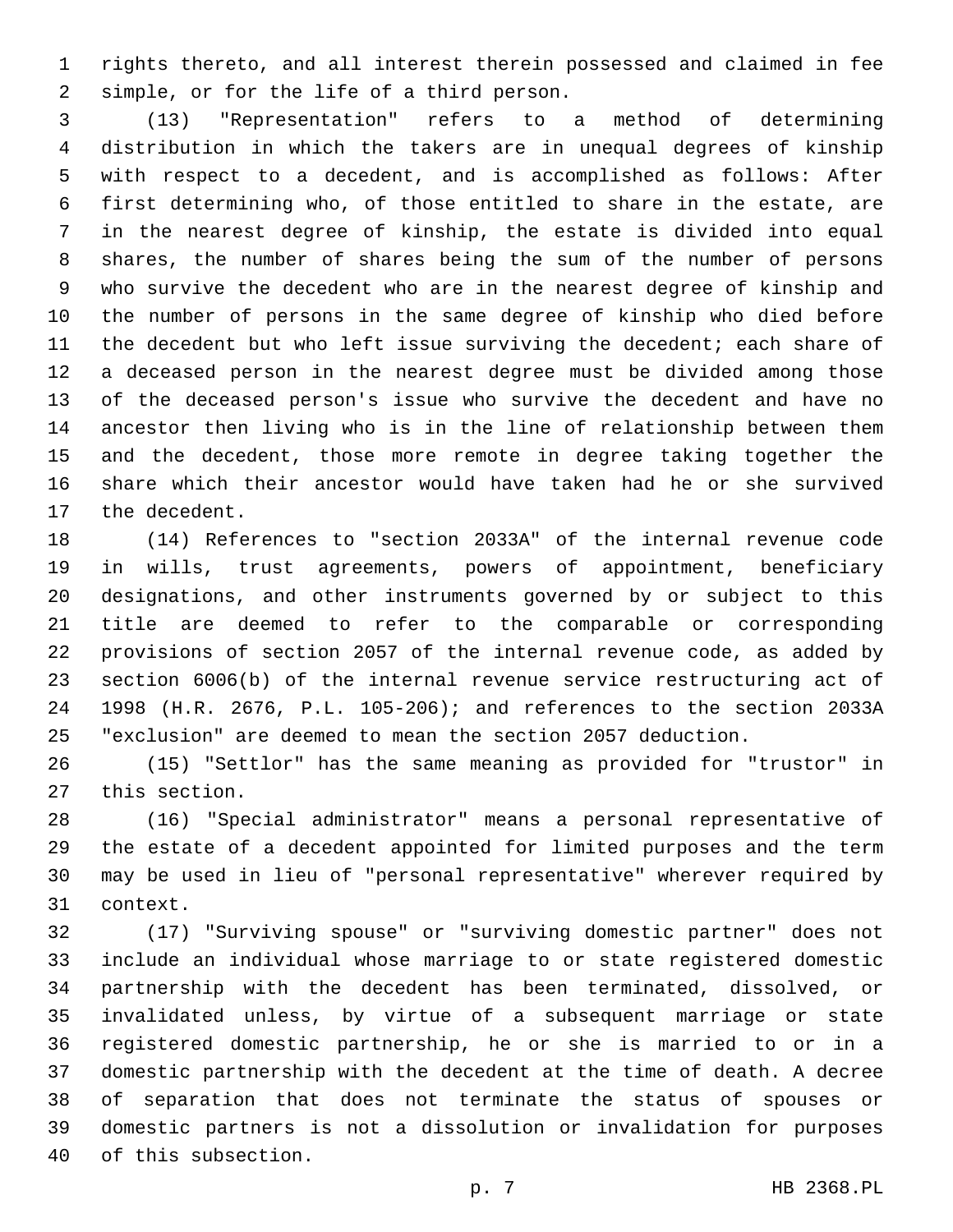(18) "Trustee" means an original, added, or successor trustee and includes the state, or any agency thereof, when it is acting as the trustee of a trust to which chapter 11.98 RCW applies.

 (19) "Trustor" means a person, including a testator, who creates, 5 or contributes property to, a trust.

 (20) "Will" means an instrument validly executed as required by 7 RCW 11.12.020.

 Words that import the singular number may also be applied to the 9 plural of persons and things.

 Words importing the masculine gender only may be extended to 11 females also.

 **Sec. 7.** RCW 13.40.193 and 2014 c 117 s 1 are each amended to 13 read as follows:

 (1) If a respondent is found to have been in possession of a 15 firearm in violation of RCW  $9.41.040(2)(a)((\overrightarrow{iii}))(iv)$ , the court shall impose a minimum disposition of ten days of confinement. If the offender's standard range of disposition for the offense as indicated in RCW 13.40.0357 is more than thirty days of confinement, the court shall commit the offender to the department for the standard range disposition. The offender shall not be released until the offender 21 has served a minimum of ten days in confinement.

 (2)(a) If a respondent is found to have been in possession of a firearm in violation of RCW 9.41.040, the disposition must include a requirement that the respondent participate in a qualifying program as described in (b) of this subsection, when available, unless the court makes a written finding based on the outcome of the juvenile court risk assessment that participation in a qualifying program 28 would not be appropriate.

 (b) For purposes of this section, "qualifying program" means an aggression replacement training program, a functional family therapy program, or another program applicable to the juvenile firearm offender population that has been identified as evidence-based or research-based and cost-beneficial in the current list prepared at the direction of the legislature by the Washington state institute 35 for public policy.

 (3) If the court finds that the respondent or an accomplice was armed with a firearm, the court shall determine the standard range disposition for the offense pursuant to RCW 13.40.160. If the offender or an accomplice was armed with a firearm when the offender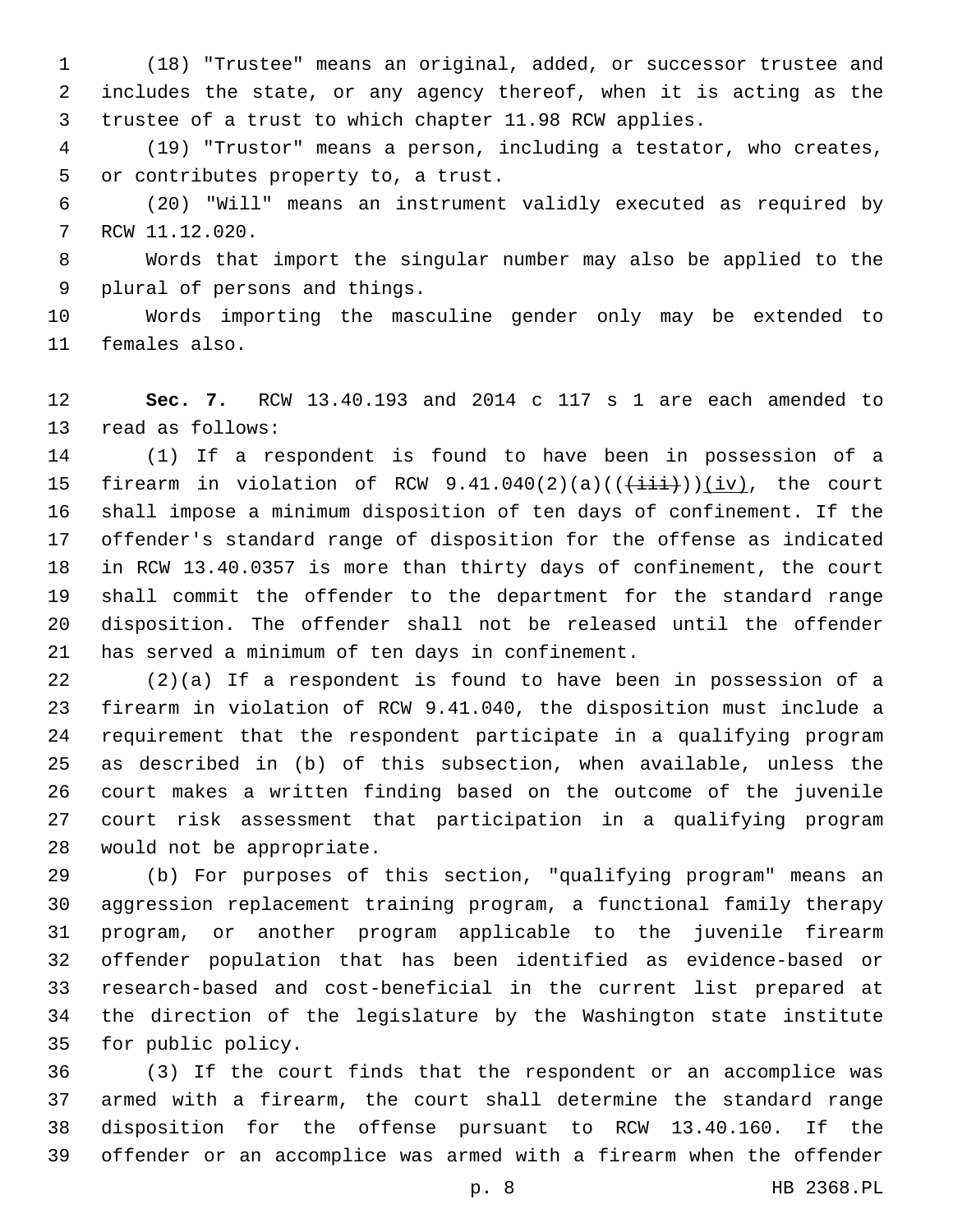committed any felony other than possession of a machine gun, possession of a stolen firearm, drive-by shooting, theft of a firearm, unlawful possession of a firearm in the first and second degree, or use of a machine gun in a felony, the following periods of total confinement must be added to the sentence: For a class A felony, six months; for a class B felony, four months; and for a class C felony, two months. The additional time shall be imposed regardless of the offense's juvenile disposition offense category as 9 designated in RCW 13.40.0357.

 (4) When a disposition under this section would effectuate a manifest injustice, the court may impose another disposition. When a judge finds a manifest injustice and imposes a disposition of confinement exceeding thirty days, the court shall commit the juvenile to a maximum term, and the provisions of RCW 13.40.030(2) shall be used to determine the range. When a judge finds a manifest injustice and imposes a disposition of confinement less than thirty days, the disposition shall be comprised of confinement or community 18 supervision or both.

 (5) Any term of confinement ordered pursuant to this section shall run consecutively to any term of confinement imposed in the 21 same disposition for other offenses.

 **Sec. 8.** RCW 15.24.100 and 2016 sp.s. c 15 s 8 are each amended 23 to read as follows:

 (1) A petition may be filed with the commission to reduce the 25 assessment authorized in ((this section)) RCW 15.24.090 to zero. To be valid, the petition must be signed by at least eight percent of all apple growers eligible to vote in commission referendum elections. The petition shall contain the name of a person designated 29 to represent the petitioners.

 (2) Upon receipt of a valid petition, the commission shall prepare a document discussing the substance of the petition. A statement in favor of the petition shall be written by the proponents of the petition. A statement opposing the petition may be written by the commission or an opponent. The document and a notice of public hearing shall be sent to apple growers eligible to vote in commission referendum elections at least twenty days prior to the scheduled public hearings. The commission shall hold public hearings in Yakima 38 and Wenatchee on the petition.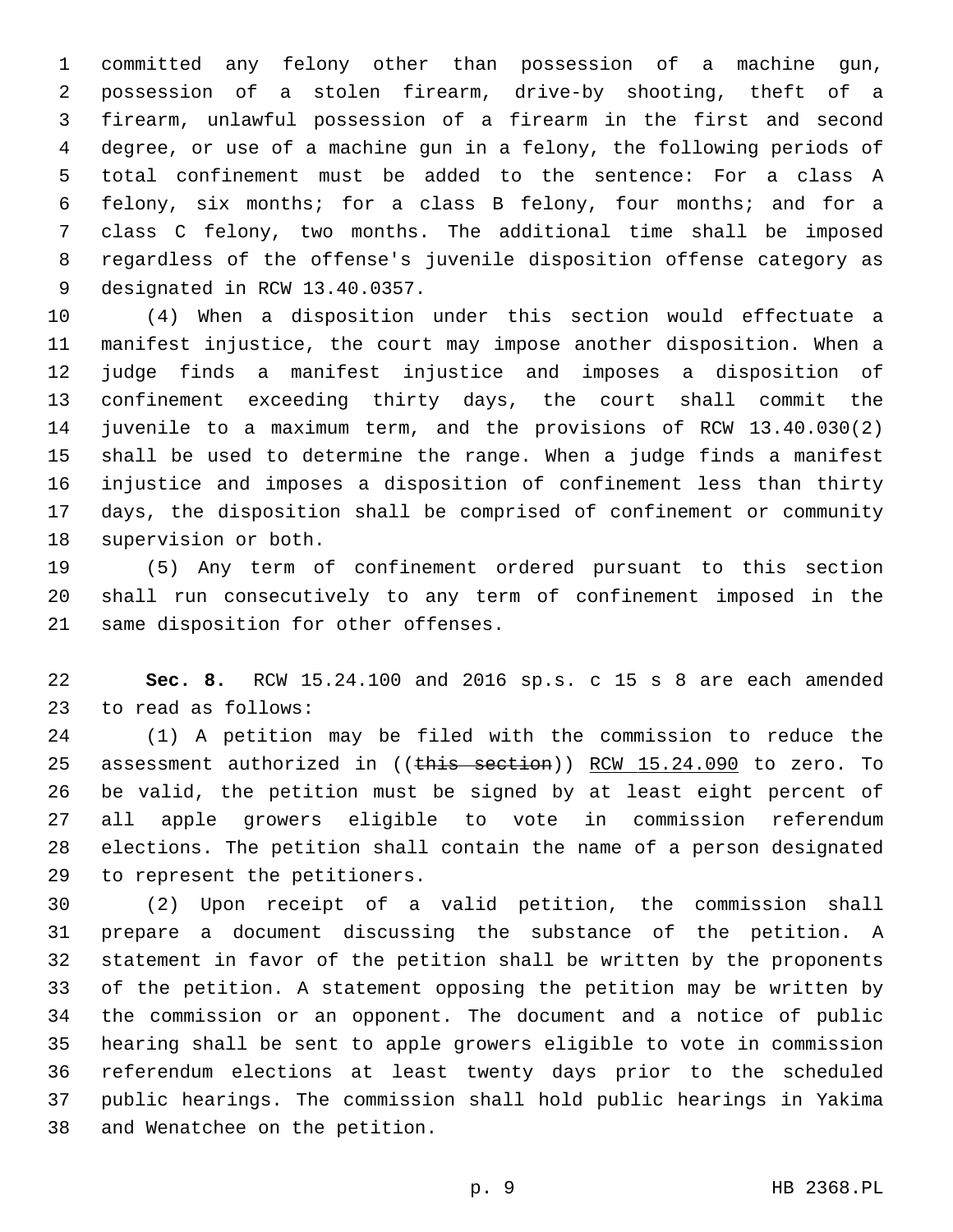(3) Following the public hearings, the question of whether to 2 reduce the assessment authorized in ((this section)) RCW 15.24.090 to zero shall be referred to a referendum mail ballot. The commission shall certify to the director a list of apple growers eligible to vote in commission referendum elections. The referendum shall be conducted and supervised by the director using the certified list. Inadvertent failure to notify a grower does not invalidate a 8 referendum.

 (4) The referendum will be approved if a simple majority of apple growers voting in the referendum election vote in favor of the elimination of the assessment. The director will certify the results 12 of the vote.

 (5) The referendum vote shall be binding and may not be overturned by action of the commission or director. If the referendum is approved, the commission shall immediately commence activities to wind down its operations. However, the elimination of the assessment shall not be effective until six months from the date the referendum result is certified by the director. If the referendum fails, neither the commission nor the director will take further action on the 20 petition.

 (6) The commission is responsible for all its own costs and all the director's costs associated with the hearing, notice, and referendum process. A subsequent petition may not be filed any sooner than five years following the certification of the results of any previously held referendum conducted under this section.

 **Sec. 9.** RCW 26.50.070 and 2010 c 274 s 305 are each amended to 27 read as follows:

 (1) Where an application under this section alleges that irreparable injury could result from domestic violence if an order is not issued immediately without prior notice to the respondent, the court may grant an ex parte temporary order for protection, pending a full hearing, and grant relief as the court deems proper, including 33 an order:

 (a) Restraining any party from committing acts of domestic 35 violence;

 (b) Restraining any party from going onto the grounds of or entering the dwelling that the parties share, from the residence, workplace, or school of the other, or from the day care or school of 39 a child until further order of the court;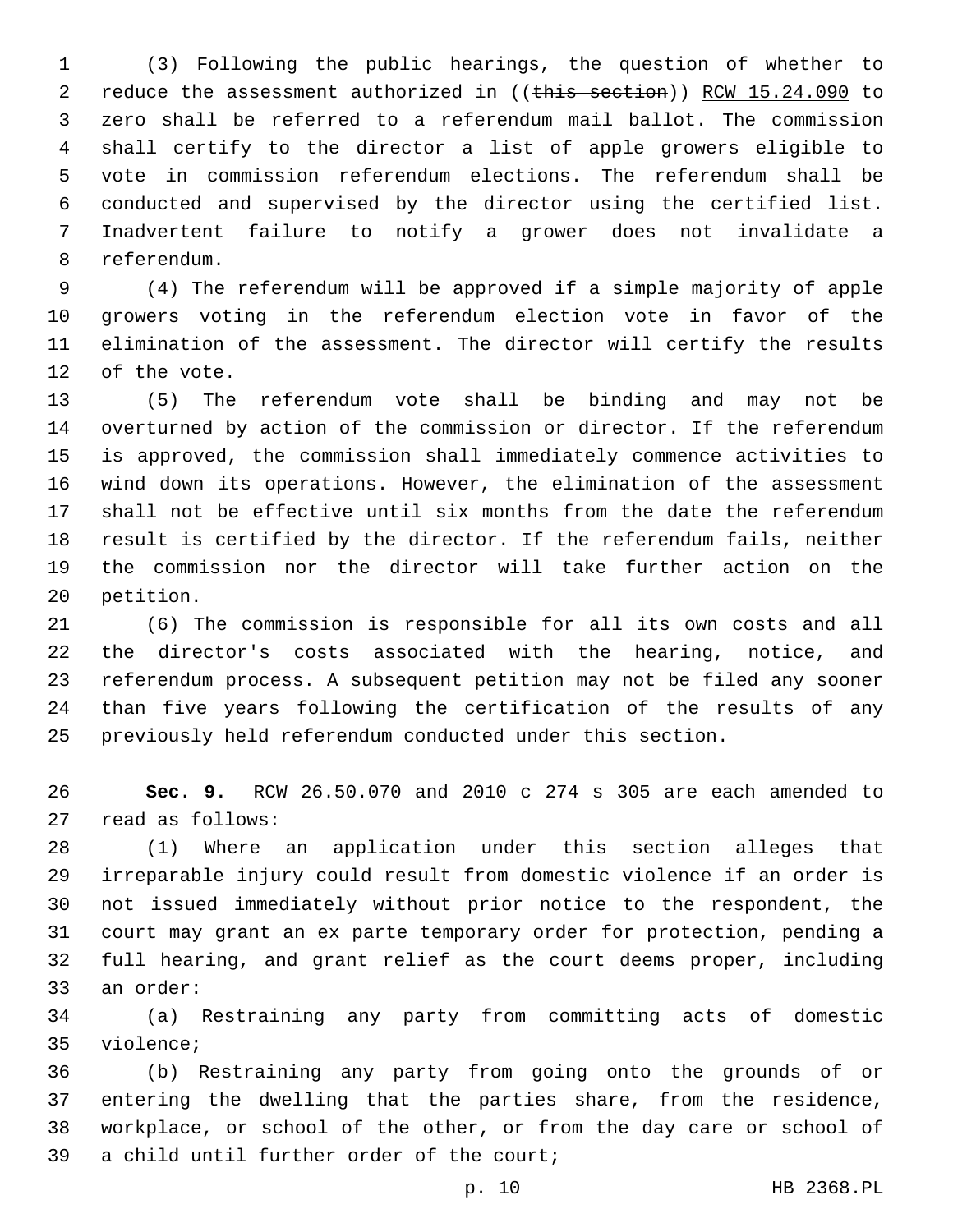(c) Prohibiting any party from knowingly coming within, or knowingly remaining within, a specified distance from a specified location;3

 (d) Restraining any party from interfering with the other's custody of the minor children or from removing the children from the 6 jurisdiction of the court;

 (e) Restraining any party from having any contact with the victim of domestic violence or the victim's children or members of the 9 victim's household;

(f) Considering the provisions of RCW 9.41.800; and

 (g) Restraining the respondent from harassing, following, keeping under physical or electronic surveillance, cyberstalking as defined in RCW 9.61.260, and using telephonic, audiovisual, or other electronic means to monitor the actions, location, or communication of a victim of domestic violence, the victim's children, or members of the victim's household. For the purposes of this subsection, "communication" includes both "wire communication" and "electronic 18 communication" as defined in RCW 9.73.260.

 (2) Irreparable injury under this section includes but is not limited to situations in which the respondent has recently threatened petitioner with bodily injury or has engaged in acts of domestic 22 violence against the petitioner.

 (3) The court shall hold an ex parte hearing in person or by telephone on the day the petition is filed or on the following 25 judicial day.

 (4) An ex parte temporary order for protection shall be effective for a fixed period not to exceed fourteen days or twenty-four days if the court has permitted service by publication under RCW 26.50.085 or by mail under RCW 26.50.123. The ex parte temporary order may be reissued. A full hearing, as provided in this chapter, shall be set 31 for not later than fourteen days from the issuance of the ex parte temporary order or not later than twenty-four days if service by publication or by mail is permitted. Except as provided in RCW 26.50.050, 26.50.085, and 26.50.123, the respondent shall be 35 personally served with a copy of the ex parte temporary order along with a copy of the petition and notice of the date set for the 37 hearing.

 (5) Any order issued under this section shall contain the date and time of issuance and the expiration date and shall be entered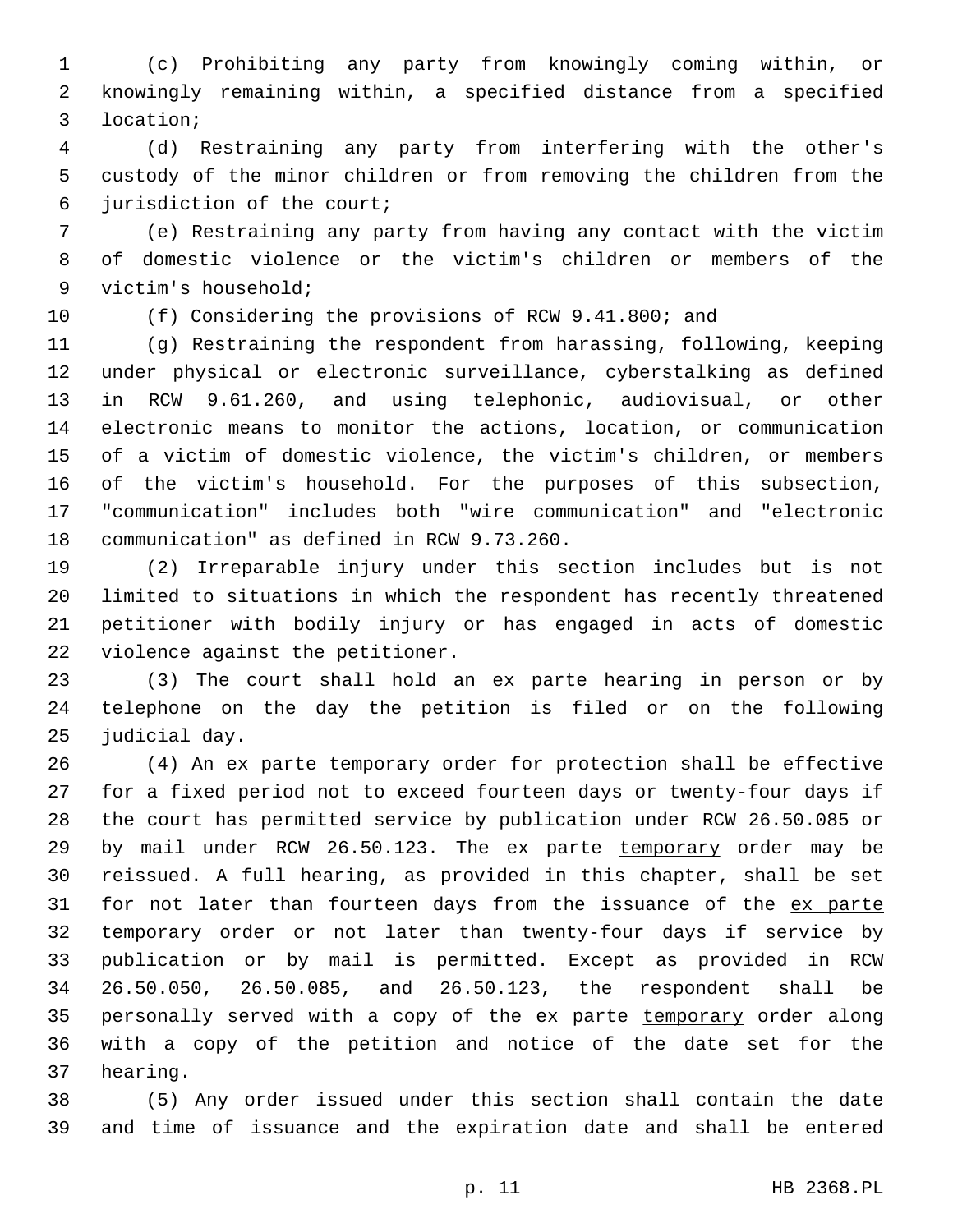into a statewide judicial information system by the clerk of the 2 court within one judicial day after issuance.

 (6) If the court declines to issue an ex parte temporary order for protection the court shall state the particular reasons for the court's denial. The court's denial of a motion for an ex parte order 6 of protection shall be filed with the court.

 **Sec. 10.** RCW 43.21B.005 and 2010 1st sp.s. c 7 s 39 and 2010 c 8 210 s 4 are each reenacted to read as follows:

 (1) There is created an environmental and land use hearings office of the state of Washington. The environmental and land use hearings office consists of the pollution control hearings board created in RCW 43.21B.010, the shorelines hearings board created in RCW 90.58.170, and the growth management hearings board created in RCW 36.70A.250. The governor shall designate one of the members of the pollution control hearings board or growth management hearings board to be the director of the environmental and land use hearings office during the term of the governor. Membership, powers, functions, and duties of the pollution control hearings board, the shorelines hearings board, and the growth management hearings board 20 shall be as provided by law.

 (2) The director of the environmental and land use hearings office may appoint one or more administrative appeals judges in cases before the environmental boards and, with the consent of the chair of the growth management hearings board, one or more hearing examiners in cases before the land use board comprising the office. The administrative appeals judges shall possess the powers and duties conferred by the administrative procedure act, chapter 34.05 RCW, have a demonstrated knowledge of environmental law, and shall be admitted to the practice of law in the state of Washington. The hearing examiners possess the powers and duties provided for in RCW 31 36.70A.270.

 (3) Administrative appeals judges are not subject to chapter 41.06 RCW. The administrative appeals judges appointed under subsection (2) of this section are subject to discipline and termination, for cause, by the director of the environmental and land use hearings office. Upon written request by the person so disciplined or terminated, the director of the environmental and land use hearings office shall state the reasons for such action in writing. The person affected has a right of review by the superior

p. 12 HB 2368.PL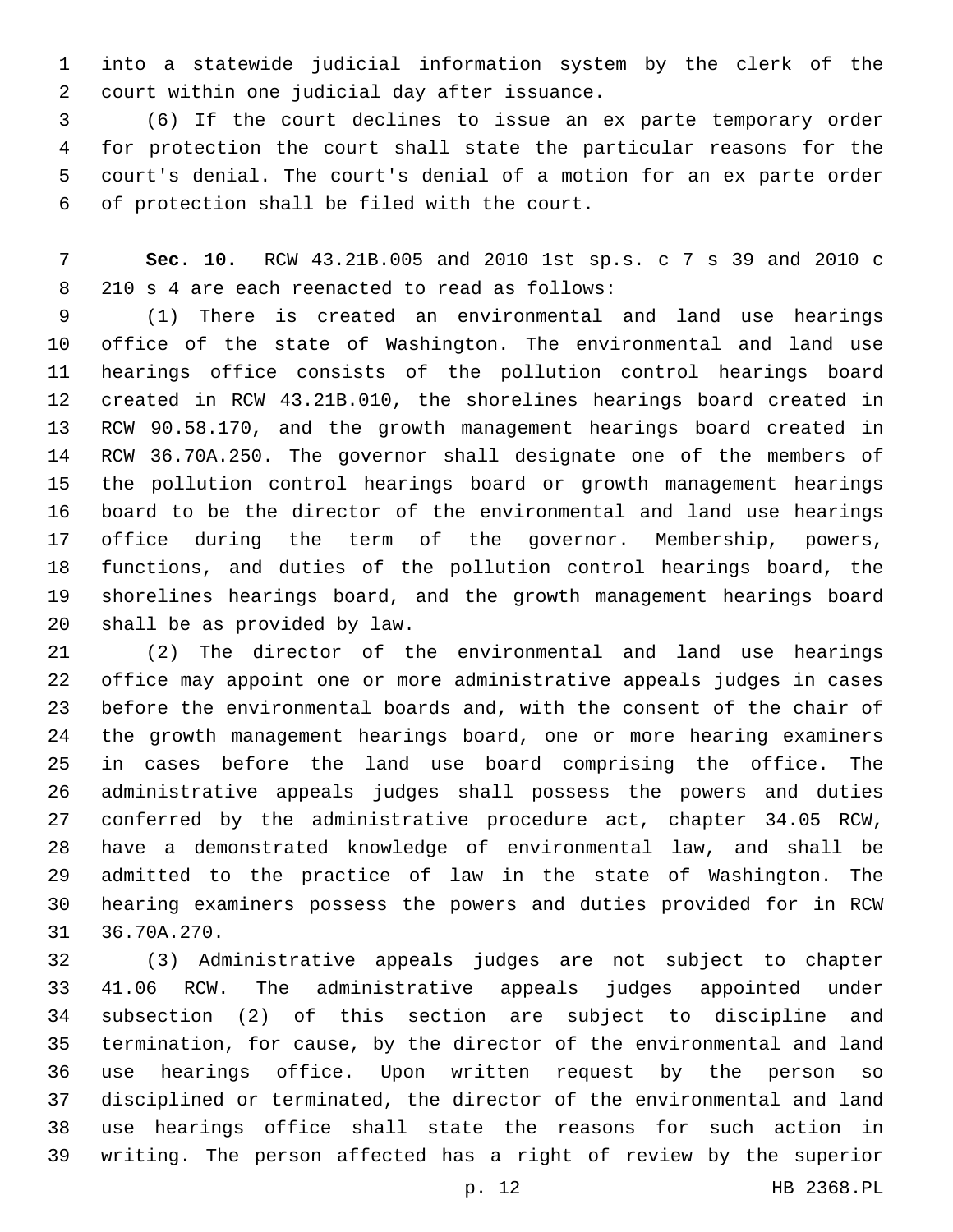court of Thurston county on petition for reinstatement or other remedy filed within thirty days of receipt of such written reasons.

 (4) The director of the environmental and land use hearings office may appoint, discharge, and fix the compensation of such administrative or clerical staff as may be necessary.

 (5) The director of the environmental and land use hearings 7 office may also contract for required services.

 **Sec. 11.** RCW 43.43.823 and 2017 c 261 s 3 are each amended to 9 read as follows:

 (1) Upon receipt of the information from the Washington association of sheriffs and police chiefs pursuant to RCW 36.28A.400, the Washington state patrol must incorporate the information into its electronic database accessible to law enforcement agencies and officers, including federally recognized Indian tribes, that have a connection to the Washington state patrol electronic database.

 (2) Upon receipt of documentation that a person has appealed a background check denial, the Washington state patrol shall immediately remove the record of the person initially reported pursuant to RCW 36.28A.400 from its electronic database accessible to law enforcement agencies and officers. The Washington state patrol must keep a separate record of the person's information for a period of one year or until such time as the appeal has been resolved. Every twelve months, the Washington state patrol shall notify the person that the person must provide documentation that his or her appeal is still pending or the record of the person's background check denial will be put back in its electronic database accessible to law enforcement agencies and officers. At any time, upon receipt of documentation that a person's appeal has been granted, the Washington state patrol shall remove any record of the person's denied firearms purchase or transfer application from its electronic database accessible to law enforcement agencies and officers.

 (3) Upon receipt of satisfactory proof that a person who was reported to the Washington state patrol pursuant to RCW 36.28A.400 is no longer ineligible to possess a firearm under state or federal law, the Washington state patrol must remove any record of the person's denied firearms purchase or transfer application from its electronic database accessible to law enforcement agencies and officers.

 (4) Upon receipt of notification from the Washington association of sheriffs and police chiefs that a person originally denied the

p. 13 HB 2368.PL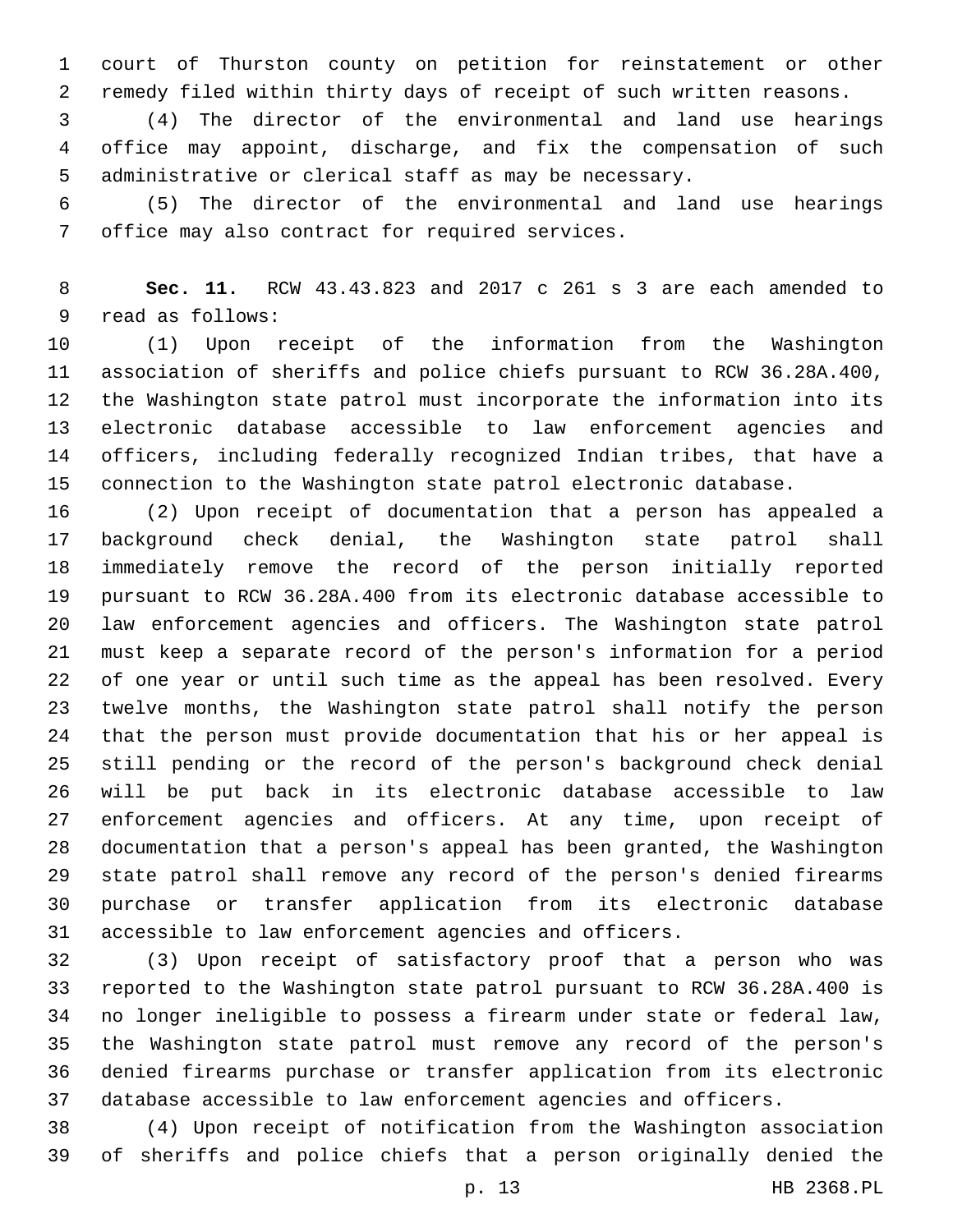purchase or transfer of a firearm as the result of a background check or completed and submitted firearm purchase or transfer application that indicates the applicant is ineligible to possess a firearm under state or federal law has subsequently been approved for the purchase or transfer, the Washington state patrol must remove any record of the person's denied firearms purchase or transfer application from its electronic database accessible to law enforcement agencies and 8 officers within five business days.

 (5) The Washington state patrol shall generate and distribute a notice form to all firearm dealers, to be provided by the dealers to applicants denied the purchase or transfer of a firearm as a result of a background check that indicates the applicant is ineligible to possess a firearm. The notice form must contain the following 14 statements:

 State law requires that I transmit the following information 16 to the Washington association of sheriffs and police chiefs as a result of your firearm purchase or transfer denial 18 within  $((two))$  five days of the denial:

(a) Identifying information of the applicant;

- (b) The date of the application and denial of the 21 application;
- (c) Other information as prescribed by the Washington association of sheriffs and police chiefs.

 If you believe this denial is in error, and you do not exercise your right to appeal, you may be subject to criminal investigation by the Washington state patrol and/or a local 27 law enforcement agency.

 The notice form shall also contain information directing the applicant to a web site describing the process of appealing a national instant criminal background check system denial through the federal bureau of investigation and refer the applicant to local law enforcement for information on a denial based on a state background check. The notice form shall also contain a phone number for a contact at the Washington state patrol to direct the person to resources regarding an individual's right to appeal a background check denial.36

 (6) The Washington state patrol may adopt rules as are necessary 38 to carry out the purposes of this section.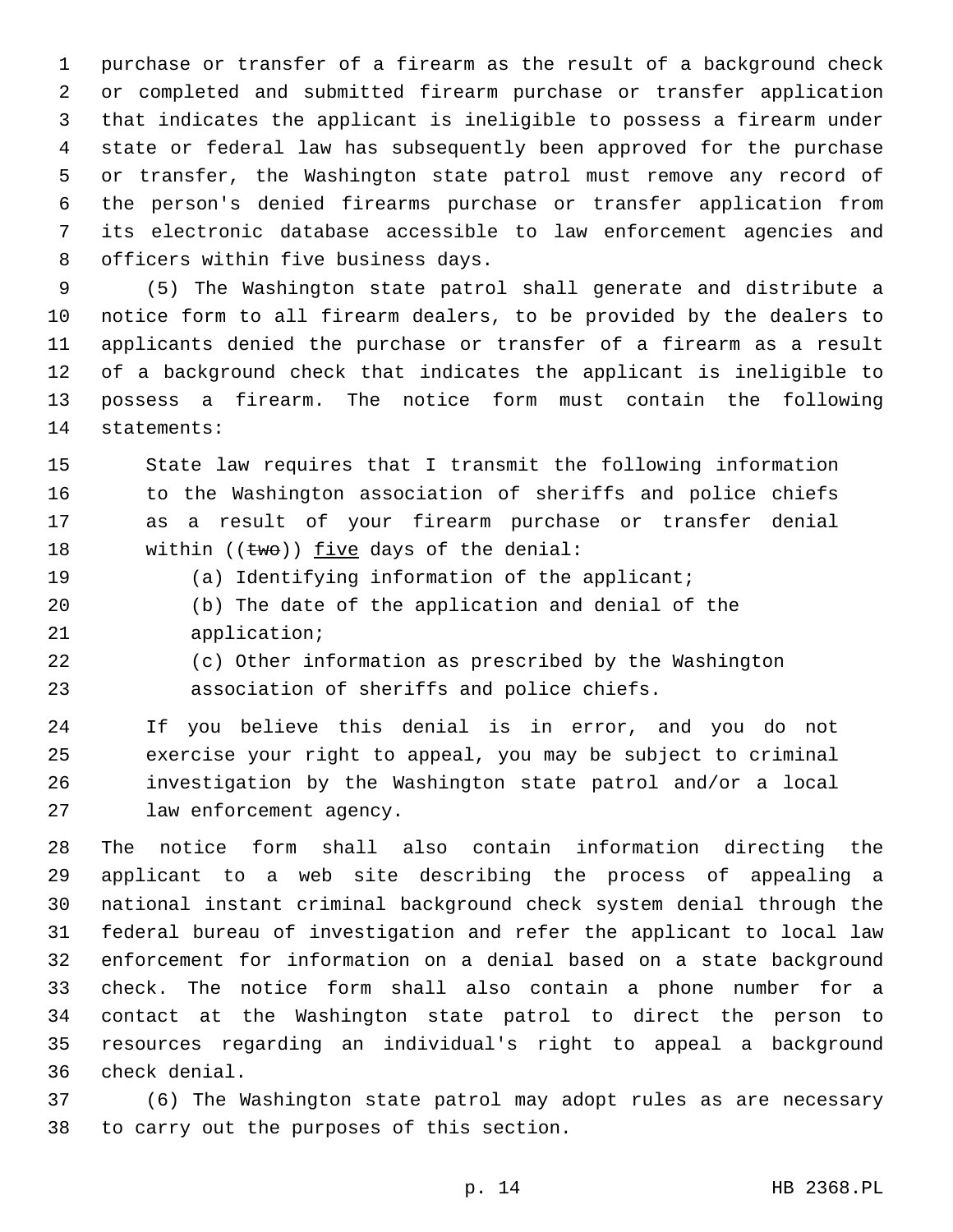**Sec. 12.** RCW 46.55.080 and 1999 c 398 s 4 are each amended to 2 read as follows:

 (1) If a vehicle is in violation of the time restrictions of RCW  $46.55.010((+13))(14)$ , it may be impounded by a registered tow truck operator at the direction of a law enforcement officer or other public official with jurisdiction if the vehicle is on public property, or at the direction of the property owner or an agent if it is on private property. A law enforcement officer may also direct the impoundment of a vehicle pursuant to a writ or court order.

 (2) The person requesting a private impound or a law enforcement officer or public official requesting a public impound shall provide a signed authorization for the impound at the time and place of the impound to the registered tow truck operator before the operator may proceed with the impound. A registered tow truck operator, employee, or his or her agent may not serve as an agent of a property owner for the purposes of signing an impound authorization or, independent of the property owner, identify a vehicle for impound.

 (3) In the case of a private impound, the impound authorization shall include the following statement: "A person authorizing this impound, if the impound is found in violation of chapter 46.55 RCW, may be held liable for the costs incurred by the vehicle owner."

 (4) A registered tow truck operator shall record and keep in the operator's files the date and time that a vehicle is put in the operator's custody and released. The operator shall make an entry into a master log regarding transactions relating to impounded vehicles. The operator shall make this master log available, upon request, to representatives of the department or the state patrol.

 (5) A person who engages in or offers to engage in the activities of a registered tow truck operator may not be associated in any way with a person or business whose main activity is authorizing the 31 impounding of vehicles.

 **Sec. 13.** RCW 51.32.095 and 2015 c 137 s 2 are each reenacted to 33 read as follows:

 (1) One of the primary purposes of this title is to enable the injured worker to become employable at gainful employment. To this end, the department or self-insurers must utilize the services of individuals and organizations, public or private, whose experience, training, and interests in vocational rehabilitation and retraining qualify them to lend expert assistance to the supervisor of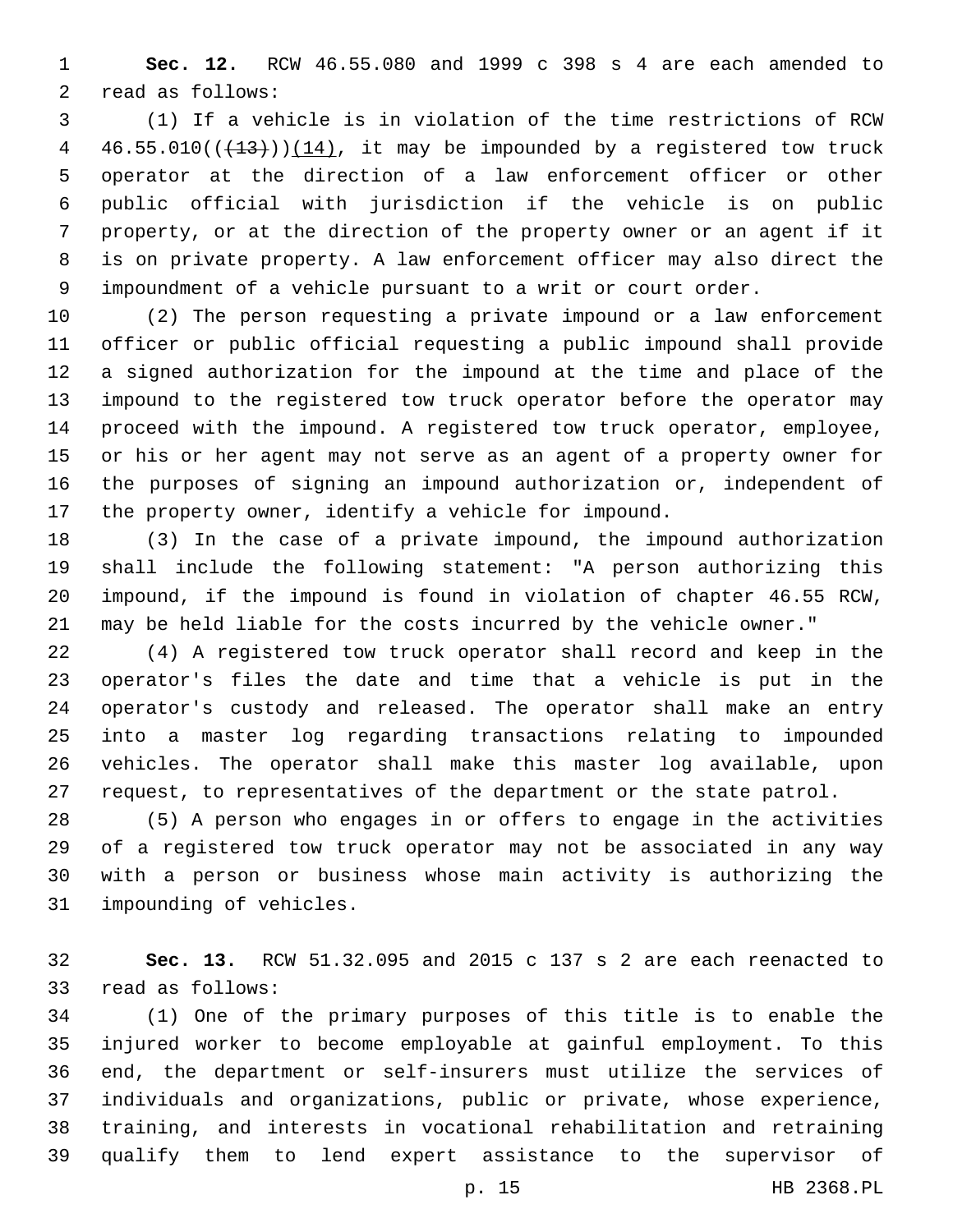industrial insurance in such programs of vocational rehabilitation as may be reasonable to make the worker employable consistent with his or her physical and mental status. Where, after evaluation and recommendation by such individuals or organizations and prior to final evaluation of the worker's permanent disability and in the sole opinion of the supervisor or supervisor's designee, whether or not medical treatment has been concluded, vocational rehabilitation is both necessary and likely to enable the injured worker to become employable at gainful employment, the supervisor or supervisor's designee may, in his or her sole discretion, pay or, if the employer is a self-insurer, direct the self-insurer to pay the cost as provided in subsection (5) of this section or RCW 51.32.099, as appropriate. An injured worker may not participate in vocational rehabilitation under this section or RCW 51.32.099 if such participation would result in a payment of benefits as described in RCW 51.32.240(5), and any benefits so paid must be recovered 17 according to the terms of that section.

 (2) Vocational rehabilitation services may be provided to an injured worker when in the sole discretion of the supervisor or the supervisor's designee vocational rehabilitation is both necessary and likely to make the worker employable at gainful employment. In determining whether to provide vocational services and at what level, the following list must be used, in order of priority with the highest priority given to returning a worker to employment:

(a) Return to the previous job with the same employer;

 (b) Modification of the previous job with the same employer 27 including transitional return to work;

 (c) A new job with the same employer in keeping with any 29 limitations or restrictions;

 (d) Modification of a new job with the same employer including 31 transitional return to work;

(e) Modification of the previous job with a new employer;

 (f) A new job with a new employer or self-employment based upon 34 transferable skills;

(g) Modification of a new job with a new employer;

 (h) A new job with a new employer or self-employment involving 37 on-the-job training;

(i) Short-term retraining.38

 (3) Notwithstanding subsection (2) of this section, vocational services may be provided to an injured worker who has suffered the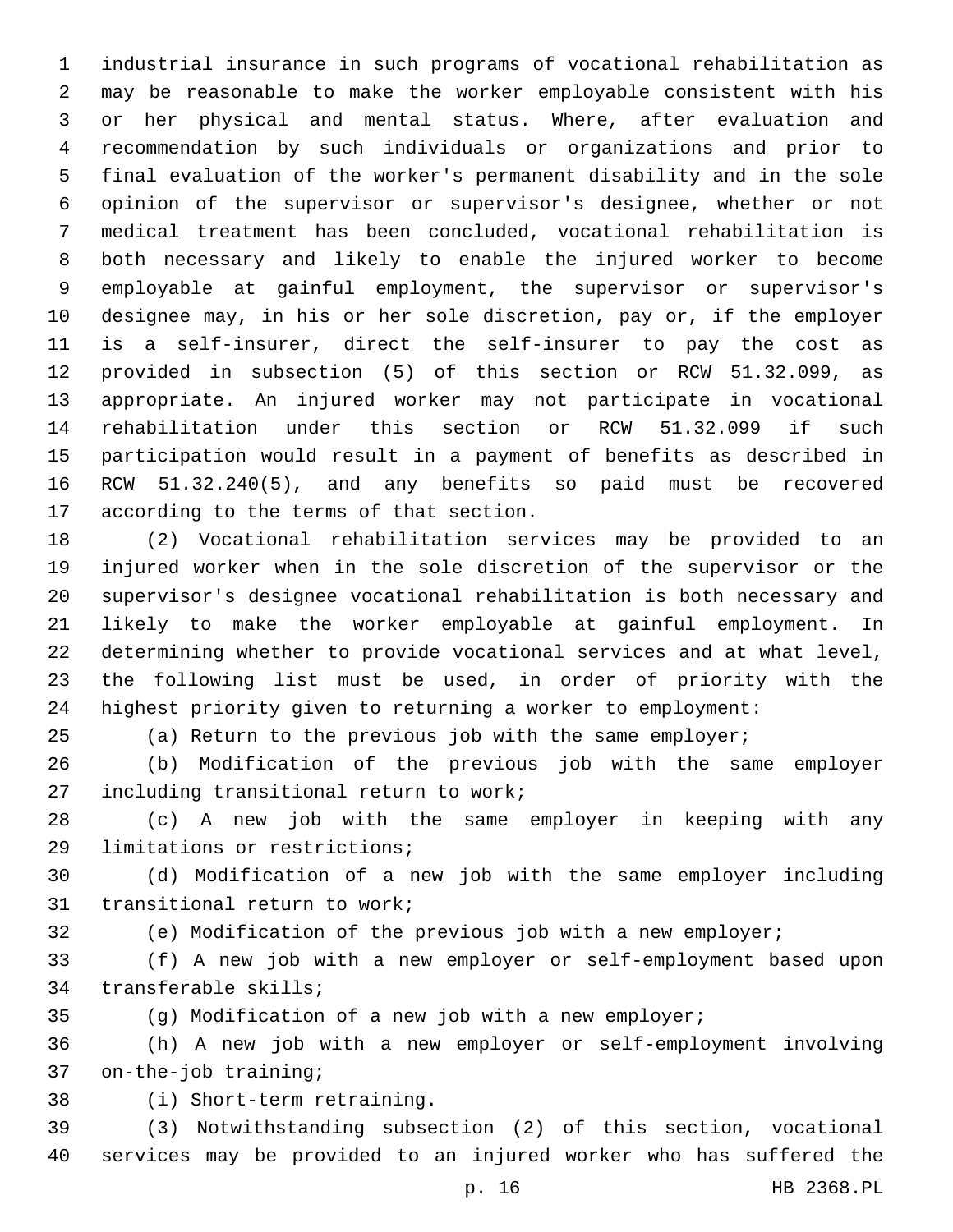loss or complete use of both legs, or arms, or one leg and one arm, or total eyesight when, in the sole discretion of the supervisor or the supervisor's designee, these services will either substantially improve the worker's quality of life or substantially improve the worker's ability to function in an employment setting, regardless of whether or not these services are either necessary or reasonably likely to make the worker employable at any gainful employment. Vocational services must be completed prior to the commencement of the worker's entitlement to benefits under RCW 51.32.060. However, workers who are eligible for vocational services under this subsection are not eligible for option 2 benefits, as provided in RCW 12 51.32.099(4) and 51.32.096.

 (4) To encourage the employment of individuals who have suffered an injury or occupational disease resulting in permanent disability which may be a substantial obstacle to employment, the supervisor or supervisor's designee, in his or her sole discretion, may provide assistance including job placement services for eligible injured workers who are receiving vocational services under the return-to- work priorities listed in subsection (2)(b) through (i) of this section, except for self-employment, and to employers that employ them. The assistance listed in (a) through (f) of this subsection is only available in cases where the worker is employed:

 (a) Reduction or elimination of premiums or assessments owed by 24 employers for such workers;

 (b) Reduction or elimination of charges against the employers in the event of further injury to such workers in their employ;

 (c) Reimbursement of the injured worker's wages for light duty or transitional work consistent with the limitations in RCW 29  $51.32.090(4)(c);$ 

 (d) Reimbursement for the costs of clothing that is necessary to allow the worker to perform the offered work consistent with the 32 limitations in RCW 51.32.090(4)(e);

 (e) Reimbursement for the costs of tools or equipment to allow the worker to perform the work consistent with the limitations in RCW  $51.32.090(4)(f);$ 

 (f) A one-time payment equal to the lesser of ten percent of the worker's wages including commissions and bonuses paid or ten thousand dollars for continuous employment without reduction in base wages for at least twelve months. The twelve months begin the first date of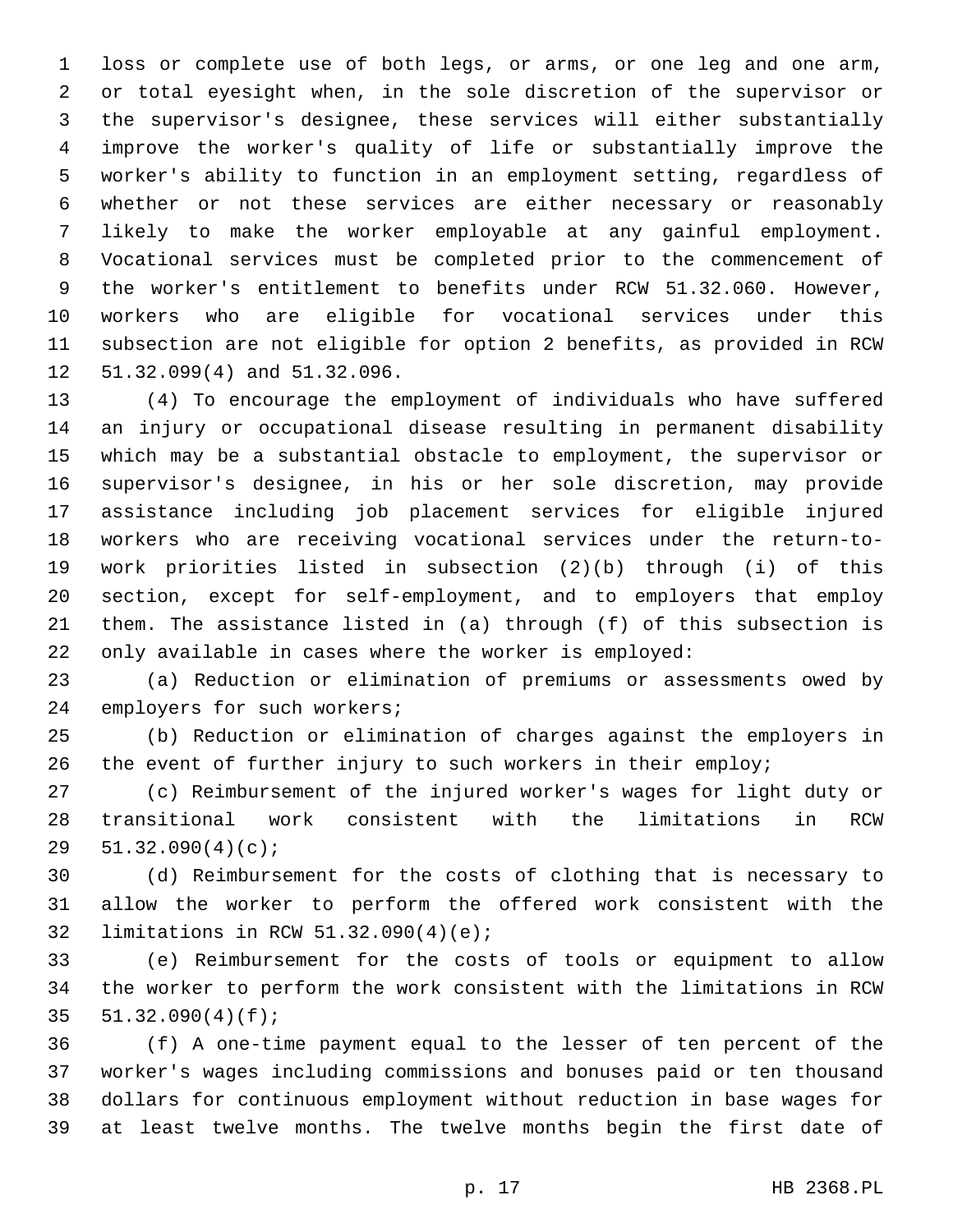employment and the one-time payment is available at the sole 2 discretion of the supervisor of industrial insurance;

 (g) The benefits described in this section are available to a state fund employer without regard to whether the worker was employed by the state fund employer at the time of injury. The benefits are available to a self-insured employer only in cases where the worker was employed by a state fund employer at the time of injury or 8 occupational disease manifestation;

 (h) The benefits described in (a) through (f) of this subsection (4) are only available in instances where a vocational rehabilitation professional and the injured worker's health care provider have confirmed that the worker has returned to work that is consistent with the worker's limitations and physical restrictions.

 (5)(a) Except as provided in (b) of this subsection, costs for vocational rehabilitation benefits allowed by the supervisor or supervisor's designee under subsection (1) of this section may include the cost of books, tuition, fees, supplies, equipment, transportation, child or dependent care, and other necessary expenses for any such worker in an amount not to exceed three thousand dollars in any fifty-two week period, and the cost of continuing the temporary total disability compensation under RCW 51.32.090 while the worker is actively and successfully undergoing a formal program of vocational rehabilitation.23

 (b) Beginning with vocational rehabilitation plans approved on or after July 1, 1999, through December 31, 2007, costs for vocational rehabilitation benefits allowed by the supervisor or supervisor's designee under subsection (1) of this section may include the cost of books, tuition, fees, supplies, equipment, child or dependent care, and other necessary expenses for any such worker in an amount not to exceed four thousand dollars in any fifty-two week period, and the cost of transportation and continuing the temporary total disability compensation under RCW 51.32.090 while the worker is actively and successfully undergoing a formal program of vocational 34 rehabilitation.

 (c) The expenses allowed under (a) or (b) of this subsection may include training fees for on-the-job training and the cost of furnishing tools and other equipment necessary for self-employment or reemployment. However, compensation or payment of retraining with job placement expenses under (a) or (b) of this subsection may not be authorized for a period of more than fifty-two weeks, except that

p. 18 HB 2368.PL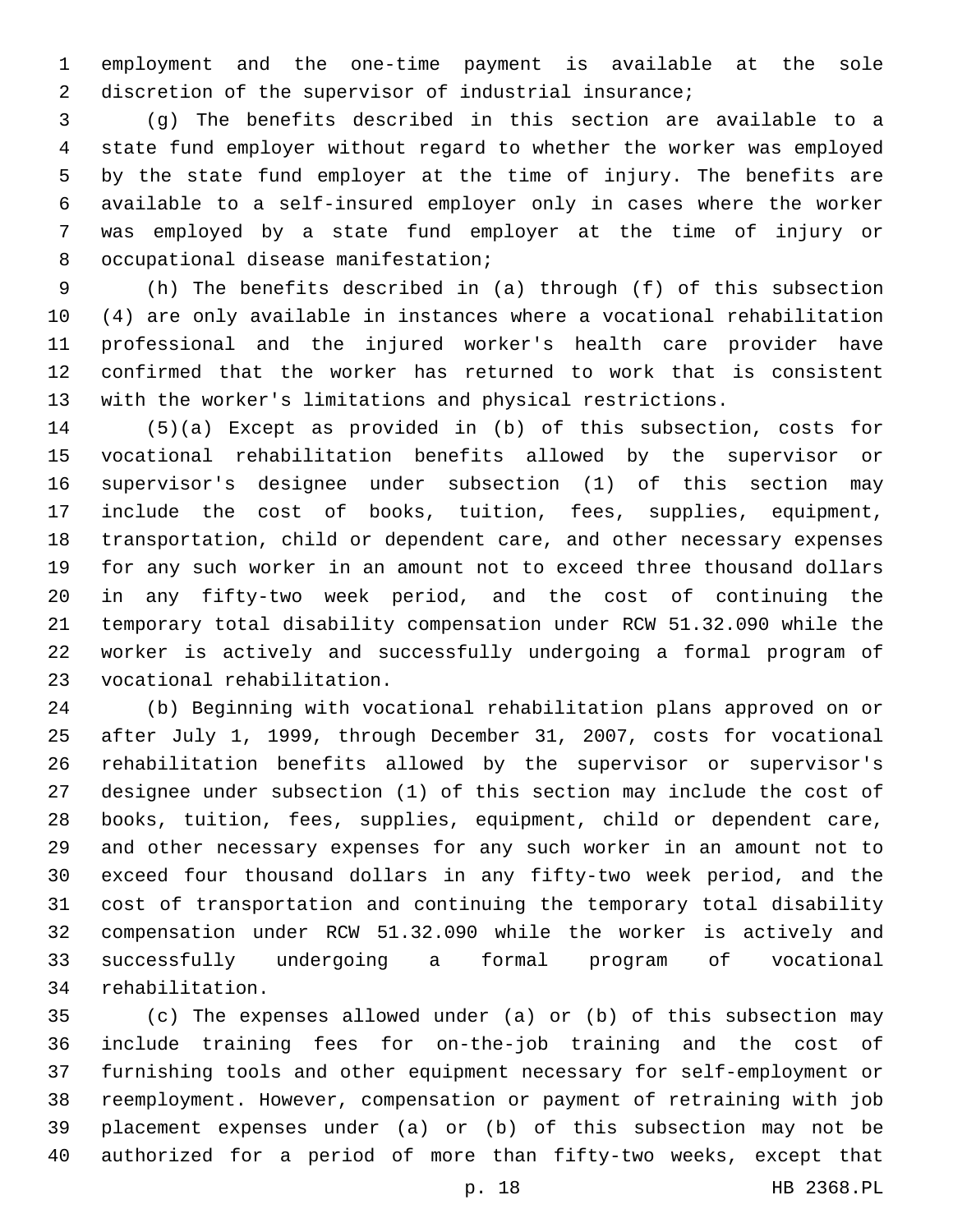such period may, in the sole discretion of the supervisor after his or her review, be extended for an additional fifty-two weeks or portion thereof by written order of the supervisor.

 (d) In cases where the worker is required to reside away from his or her customary residence, the reasonable cost of board and lodging must also be paid.6

 (e) Costs paid under this subsection must be chargeable to the employer's cost experience or must be paid by the self-insurer as the 9 case may be.

 (6) In addition to the vocational rehabilitation expenditures provided for under subsection (5) of this section and RCW 51.32.099, an additional five thousand dollars may, upon authorization of the supervisor or the supervisor's designee, be expended for: (a) Accommodations for an injured worker that are medically necessary for the worker to participate in an approved retraining plan; and (b) accommodations necessary to perform the essential functions of an occupation in which an injured worker is seeking employment, consistent with the retraining plan or the recommendations of a vocational evaluation. The injured worker's attending physician or licensed advanced registered nurse practitioner must verify the necessity of the modifications or accommodations. The total expenditures authorized in this subsection and the expenditures authorized under RCW 51.32.250 may not exceed five thousand dollars.

 (7)(a) When the department has approved a vocational plan for a worker prior to January 1, 2008, regardless of whether the worker has begun participating in the approved plan, costs for vocational rehabilitation benefits allowed by the supervisor or supervisor's designee under subsection (1) of this section are limited to those provided under subsections (5) and (6) of this section.

 (b) For vocational plans approved for a worker between January 1, 2008, through July 31, 2015, total vocational costs allowed by the supervisor or supervisor's designee under subsection (1) of this section is limited to those provided under the pilot program established in RCW 51.32.099, and vocational rehabilitation services must conform to the requirements in RCW 51.32.099.

 (8) The department must establish criteria to monitor the quality and effectiveness of rehabilitation services provided by the individuals and organizations. The state fund must make referrals for vocational rehabilitation services based on these performance 40 criteria.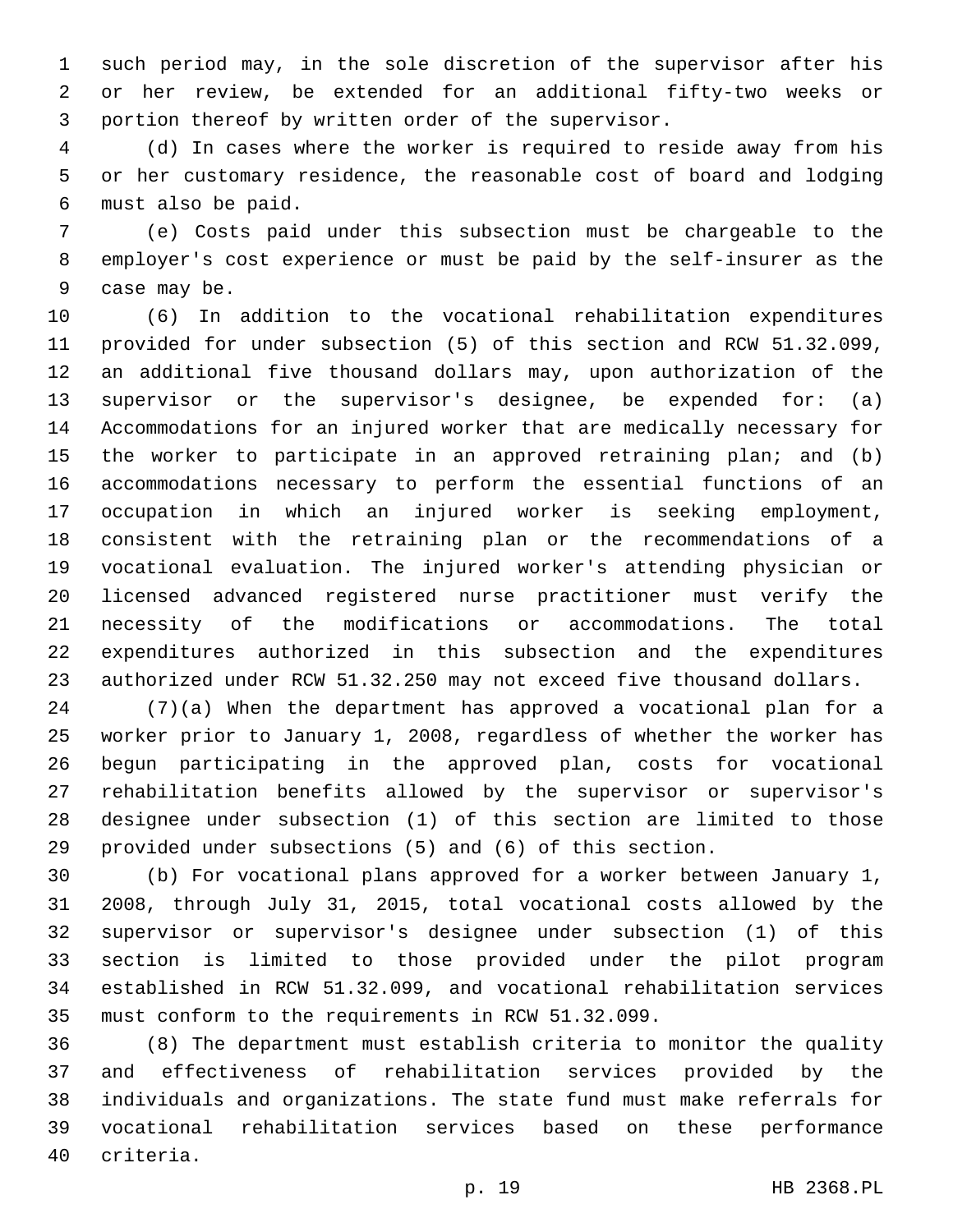(9) The department must engage in, where feasible and cost- effective, a cooperative program with the state employment security department to provide job placement services under this section including participation by the department as a partner with WorkSource and with the private vocational rehabilitation community to refer workers to these vocational professionals for job search and job placement assistance. As a partner, the department must place vocational professional full-time employees at selected WorkSource locations who will work with employers to market the benefits of on- the-job training programs and preferred worker financial incentives as described in RCW 51.32.095(4). For the purposes of this subsection, "WorkSource" means the established state system that administers the federal workforce investment act of 1998.

 (10) The benefits in this section, RCW 51.32.099, and 51.32.096 must be provided for the injured workers of self-insured employers. Self-insurers must report both benefits provided and benefits denied in the manner prescribed by the department by rule adopted under chapter 34.05 RCW. The director may, in his or her sole discretion and upon his or her own initiative or at any time that a dispute arises under this section, RCW 51.32.099, or 51.32.096, promptly make such inquiries as circumstances require and take such other action as he or she considers will properly determine the matter and protect 23 the rights of the parties.

 (11) Except as otherwise provided, the benefits provided for in this section, RCW 51.32.099, and 51.32.096 are available to any otherwise eligible worker regardless of the date of industrial injury. However, claims may not be reopened solely for vocational 28 rehabilitation purposes.

 NEW SECTION. **Sec. 14.** RCW 82.04.4483 (Credit—Programming or manufacturing software in rural counties) and 2017 c 135 s 19, 2010 c 114 s 119, & 2004 c 25 s 1 are each repealed.

 **Sec. 15.** RCW 90.56.335 and 2016 sp.s. c 36 s 950 are each 33 amended to read as follows:

 (1) The vessel response account is created in the state treasury. Grants, gifts, and federal funds may be deposited into the account. Oil spill penalties assessed against ships under RCW 90.56.330 and 90.48.144 shall also be deposited into the account as well as the money distributed under RCW 46.68.020(2). Moneys in the account may

p. 20 HB 2368.PL